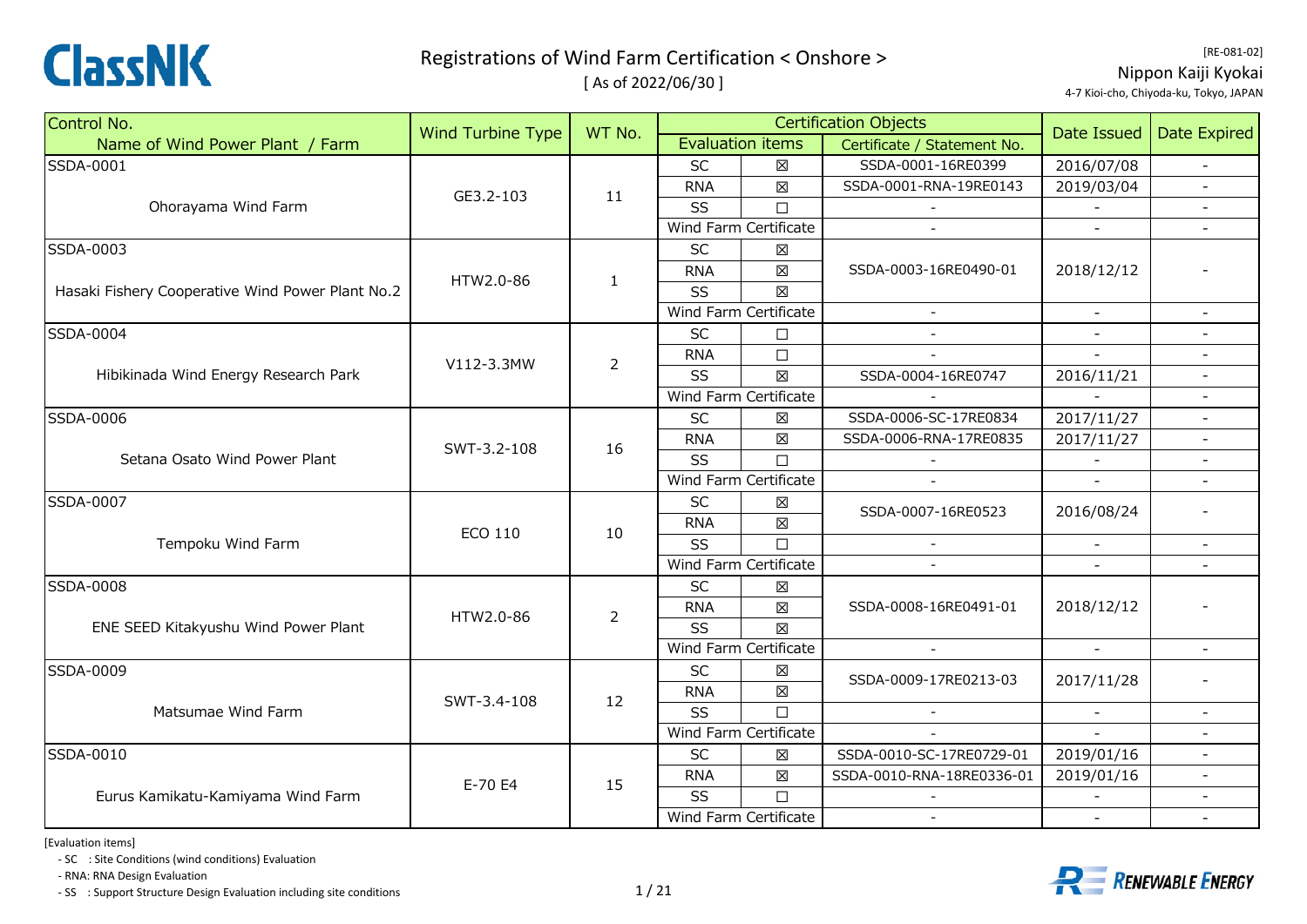

[ As of 2022/06/30 ]

| Control No.                        |                          | WT No.                          |            |                         | <b>Certification Objects</b>                                                                                                                                                                                                                                                                                                                                                                                                                                                                                                                                                                                 |        | <b>Date Expired</b>      |
|------------------------------------|--------------------------|---------------------------------|------------|-------------------------|--------------------------------------------------------------------------------------------------------------------------------------------------------------------------------------------------------------------------------------------------------------------------------------------------------------------------------------------------------------------------------------------------------------------------------------------------------------------------------------------------------------------------------------------------------------------------------------------------------------|--------|--------------------------|
| Name of Wind Power Plant / Farm    | <b>Wind Turbine Type</b> |                                 |            | <b>Evaluation items</b> | Certificate / Statement No.                                                                                                                                                                                                                                                                                                                                                                                                                                                                                                                                                                                  |        |                          |
| SSDA-0011                          |                          |                                 | <b>SC</b>  | $\boxtimes$             |                                                                                                                                                                                                                                                                                                                                                                                                                                                                                                                                                                                                              |        |                          |
|                                    | HTW2.0-86                | $\mathsf 9$                     | <b>RNA</b> | $\boxtimes$             |                                                                                                                                                                                                                                                                                                                                                                                                                                                                                                                                                                                                              |        |                          |
| Himekami Wind Park                 |                          |                                 | SS         | $\Box$                  |                                                                                                                                                                                                                                                                                                                                                                                                                                                                                                                                                                                                              |        | $\equiv$                 |
|                                    |                          | 3<br>23<br>22<br>$\overline{7}$ |            | Wind Farm Certificate   | $\mathbf{r}$                                                                                                                                                                                                                                                                                                                                                                                                                                                                                                                                                                                                 | $ \,$  |                          |
| SSDA-0012                          |                          |                                 | SC         | $\boxtimes$             |                                                                                                                                                                                                                                                                                                                                                                                                                                                                                                                                                                                                              |        |                          |
|                                    | GE3.2-103                |                                 | <b>RNA</b> | $\boxtimes$             |                                                                                                                                                                                                                                                                                                                                                                                                                                                                                                                                                                                                              |        |                          |
| Mukaihama Wind Power Plant         |                          |                                 | SS         |                         |                                                                                                                                                                                                                                                                                                                                                                                                                                                                                                                                                                                                              |        | $\blacksquare$           |
|                                    |                          |                                 |            | Wind Farm Certificate   |                                                                                                                                                                                                                                                                                                                                                                                                                                                                                                                                                                                                              |        |                          |
| SSDA-0013                          |                          |                                 | <b>SC</b>  | $\boxtimes$             |                                                                                                                                                                                                                                                                                                                                                                                                                                                                                                                                                                                                              |        |                          |
|                                    | GE3.2-103                |                                 | <b>RNA</b> |                         |                                                                                                                                                                                                                                                                                                                                                                                                                                                                                                                                                                                                              |        |                          |
| Kushima Wind Power Plant           |                          |                                 | <b>SS</b>  | $\Box$                  | $\sim$                                                                                                                                                                                                                                                                                                                                                                                                                                                                                                                                                                                                       |        |                          |
|                                    |                          |                                 |            | Wind Farm Certificate   |                                                                                                                                                                                                                                                                                                                                                                                                                                                                                                                                                                                                              |        |                          |
| SSDA-0014                          |                          |                                 | <b>SC</b>  | $\boxtimes$             |                                                                                                                                                                                                                                                                                                                                                                                                                                                                                                                                                                                                              |        |                          |
|                                    | GE3.2-103                |                                 | <b>RNA</b> |                         |                                                                                                                                                                                                                                                                                                                                                                                                                                                                                                                                                                                                              |        |                          |
| Akita Katagami Wind Farm           |                          |                                 | SS         |                         | $\sim$                                                                                                                                                                                                                                                                                                                                                                                                                                                                                                                                                                                                       | $\sim$ | $\overline{\phantom{a}}$ |
|                                    |                          |                                 |            | Wind Farm Certificate   |                                                                                                                                                                                                                                                                                                                                                                                                                                                                                                                                                                                                              |        |                          |
| SSDA-0015                          |                          |                                 | <b>SC</b>  | $\boxtimes$             |                                                                                                                                                                                                                                                                                                                                                                                                                                                                                                                                                                                                              |        |                          |
|                                    | GE3.2-103                |                                 | <b>RNA</b> |                         |                                                                                                                                                                                                                                                                                                                                                                                                                                                                                                                                                                                                              |        |                          |
| Happo Wind Farm                    |                          |                                 | SS         |                         |                                                                                                                                                                                                                                                                                                                                                                                                                                                                                                                                                                                                              |        |                          |
|                                    |                          |                                 |            | Wind Farm Certificate   | Date Issued<br>SSDA-0011-16RE0644-01<br>2018/12/12<br>2016/12/19<br>SSDA-0012-16RE0721<br>$\Box$<br>2017/04/07<br>SSDA-0013-17RE0212-01<br>$\boxtimes$<br>SSDA-0014-16RE0726-01<br>2019/09/24<br>$\boxtimes$<br>$\Box$<br>2016/12/19<br>SSDA-0015-16RE0722<br>$\boxtimes$<br>$\Box$<br>$\sim$<br>$\sim$<br>X<br>2018/12/12<br>SSDA-0016-16RE0751-01<br>$\boxtimes$<br>$\Box$<br>X<br>SSDA-0017-16RE0752-01<br>2018/12/12<br>$\boxtimes$<br>$\Box$<br>$\equiv$<br>$\overline{a}$<br>2018/04/26<br>$\boxtimes$<br>SSDA-0018-SC-18RE0068-01<br>$\boxtimes$<br>SSDA-0018-RNA-18RE0286-02<br>2019/01/30<br>$\Box$ |        |                          |
| SSDA-0016                          |                          |                                 | <b>SC</b>  |                         |                                                                                                                                                                                                                                                                                                                                                                                                                                                                                                                                                                                                              |        | $\blacksquare$           |
|                                    | HTW2.0-86                | $\mathbf{1}$                    | <b>RNA</b> |                         |                                                                                                                                                                                                                                                                                                                                                                                                                                                                                                                                                                                                              |        |                          |
| Karatsushi Oka Wind Power Plant    |                          |                                 | SS         |                         |                                                                                                                                                                                                                                                                                                                                                                                                                                                                                                                                                                                                              |        |                          |
|                                    |                          |                                 |            | Wind Farm Certificate   |                                                                                                                                                                                                                                                                                                                                                                                                                                                                                                                                                                                                              |        |                          |
| SSDA-0017                          |                          |                                 | SC         |                         |                                                                                                                                                                                                                                                                                                                                                                                                                                                                                                                                                                                                              |        |                          |
|                                    | HTW2.0-86                | $\mathbf{1}$                    | <b>RNA</b> |                         |                                                                                                                                                                                                                                                                                                                                                                                                                                                                                                                                                                                                              |        |                          |
| Karatsushi Minato Wind Power Plant |                          |                                 | SS         |                         |                                                                                                                                                                                                                                                                                                                                                                                                                                                                                                                                                                                                              |        | $\sim$                   |
|                                    |                          |                                 |            | Wind Farm Certificate   |                                                                                                                                                                                                                                                                                                                                                                                                                                                                                                                                                                                                              |        |                          |
| SSDA-0018                          |                          |                                 | <b>SC</b>  |                         |                                                                                                                                                                                                                                                                                                                                                                                                                                                                                                                                                                                                              |        |                          |
|                                    | E-82 E2                  | 18                              | <b>RNA</b> |                         |                                                                                                                                                                                                                                                                                                                                                                                                                                                                                                                                                                                                              |        |                          |
| Nikaho Wind Power Plant No.2       |                          |                                 | SS         |                         |                                                                                                                                                                                                                                                                                                                                                                                                                                                                                                                                                                                                              |        |                          |
|                                    |                          |                                 |            | Wind Farm Certificate   |                                                                                                                                                                                                                                                                                                                                                                                                                                                                                                                                                                                                              |        |                          |

[Evaluation items]

‐ SC : Site Conditions (wind conditions) Evaluation

‐ RNA: RNA Design Evaluation

‐ SS : Support Structure Design Evaluation including site conditions 2 / 21

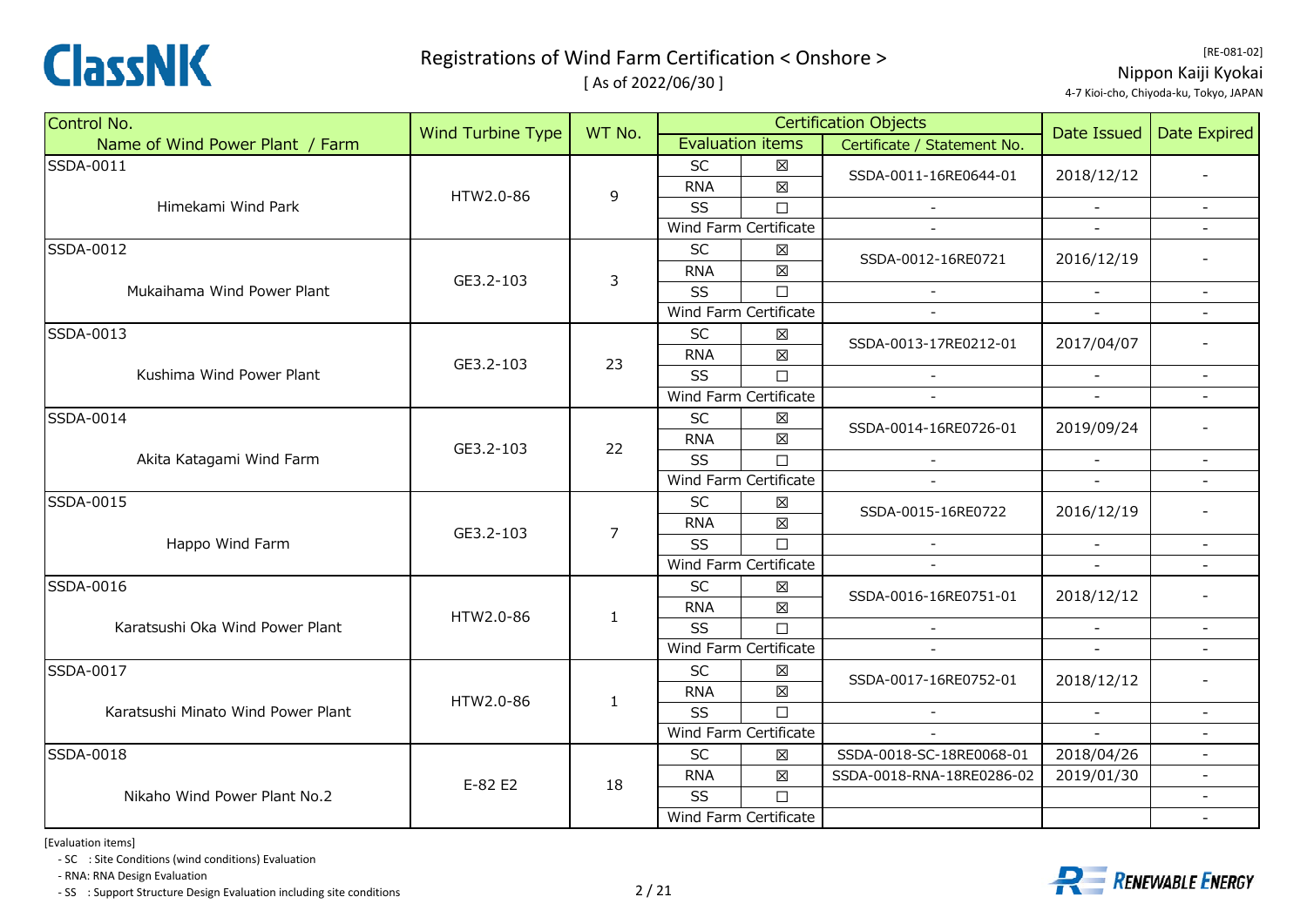

[ As of 2022/06/30 ]

| Control No.                          | <b>Wind Turbine Type</b> | WT No.         |            |                         | <b>Certification Objects</b> | Date Issued                 | <b>Date Expired</b>      |
|--------------------------------------|--------------------------|----------------|------------|-------------------------|------------------------------|-----------------------------|--------------------------|
| Name of Wind Power Plant / Farm      |                          |                |            | <b>Evaluation items</b> | Certificate / Statement No.  |                             |                          |
| SSDA-0019                            |                          |                | <b>SC</b>  | $\boxtimes$             | SSDA-0019-SC-18RE0067-01     | 2018/04/26                  |                          |
|                                      | E-82 E2                  | 3              | <b>RNA</b> | $\boxtimes$             | SSDA-0019-RNA-18RE0287-02    | 2018/09/14                  |                          |
| Matsushima Wind Power Plant          |                          |                | SS         | $\Box$                  |                              |                             |                          |
|                                      |                          |                |            | Wind Farm Certificate   |                              | $\mathcal{L}_{\mathcal{A}}$ |                          |
| <b>SSDA-0020</b>                     |                          |                | <b>SC</b>  | $\boxtimes$             | SSDA-0020-SC-18RE0823-02     | 2019/08/27                  | $\sim$                   |
|                                      | E-82 E4                  | 10             | <b>RNA</b> | $\boxtimes$             | SSDA-0020-RNA-18RE0824-02    | 2019/08/27                  | $\blacksquare$           |
| Shiribetsu Wind Power Plant          |                          |                | SS         | $\Box$                  |                              |                             |                          |
|                                      |                          |                |            | Wind Farm Certificate   |                              |                             |                          |
| SSDA-0021                            |                          |                | <b>SC</b>  | $\boxtimes$             | SSDA-0021-17RE0054-01        | 2018/12/12                  |                          |
|                                      | HTW2.0-86                | $\mathbf{1}$   | <b>RNA</b> | $\boxtimes$             |                              |                             |                          |
| Wind Power Hasaki Generation Plant   |                          |                | SS         | $\Box$                  |                              | $\sim$                      | $\overline{a}$           |
|                                      |                          |                |            | Wind Farm Certificate   |                              |                             |                          |
| SSDA-0022                            |                          |                | <b>SC</b>  | $\Box$                  |                              |                             |                          |
|                                      | V112-3.3MW               | $\overline{2}$ | <b>RNA</b> | $\Box$                  |                              |                             |                          |
| Ishikariwan-shinkou Wind Power Plant |                          |                | SS         | $\boxtimes$             | SSDA-0022-17RE0120           | 2017/02/13                  |                          |
|                                      |                          |                |            | Wind Farm Certificate   |                              | $\sim$                      | $\blacksquare$           |
| SSDA-0023                            |                          |                | <b>SC</b>  | $\boxtimes$             | SSDA-0023-17RE0499           | 2017/06/09                  |                          |
|                                      | 3.4M104                  | $\overline{7}$ | <b>RNA</b> | $\boxtimes$             |                              |                             |                          |
| Wakami Wind Power Plant              |                          |                | SS         | $\Box$                  |                              | $\blacksquare$              | $\blacksquare$           |
|                                      |                          |                |            | Wind Farm Certificate   |                              |                             |                          |
| SSDA-0024                            |                          |                | <b>SC</b>  | $\boxtimes$             |                              |                             |                          |
|                                      | GE3.2-103                | $\overline{7}$ | <b>RNA</b> | $\boxtimes$             | SSDA-0024-17RE0370-01        | 2017/05/15                  |                          |
| Ishikari Community Wind Farm         |                          |                | SS         | 区                       |                              |                             |                          |
|                                      |                          |                |            | Wind Farm Certificate   |                              | $\omega$                    |                          |
| SSDA-0025                            |                          |                | SC         | $\boxtimes$             | SSDA-0025-17RE0324-02        | 2017/08/30                  |                          |
|                                      | GE3.2-103                | 3              | <b>RNA</b> | $\boxtimes$             |                              |                             |                          |
| Nikahobaba Wind Power Plant          |                          |                | SS         | $\Box$                  | $\sim$                       | $\blacksquare$              |                          |
|                                      |                          |                |            | Wind Farm Certificate   |                              |                             |                          |
| SSDA-0026                            |                          |                | <b>SC</b>  | $\boxtimes$             | SSDA-0026-SC-17RE0726-02     | 2018/04/06                  |                          |
|                                      | GE3.2-103                | 38             | <b>RNA</b> | $\boxtimes$             | SSDA-0026-RNA-17RE0727-03    | 2018/04/06                  |                          |
| Windfarm Tsugaru                     |                          |                | SS         | $\boxtimes$             | SSDA-0026-SS-17RE0777-01     | 2018/04/06                  | $\overline{\phantom{a}}$ |
|                                      |                          |                |            | Wind Farm Certificate   | SSDA-0026-WFC-17RE0857-01    | 2018/04/06                  | $\blacksquare$           |

[Evaluation items]

‐ SC : Site Conditions (wind conditions) Evaluation

‐ RNA: RNA Design Evaluation

‐ SS : Support Structure Design Evaluation including site conditions 3 / 21



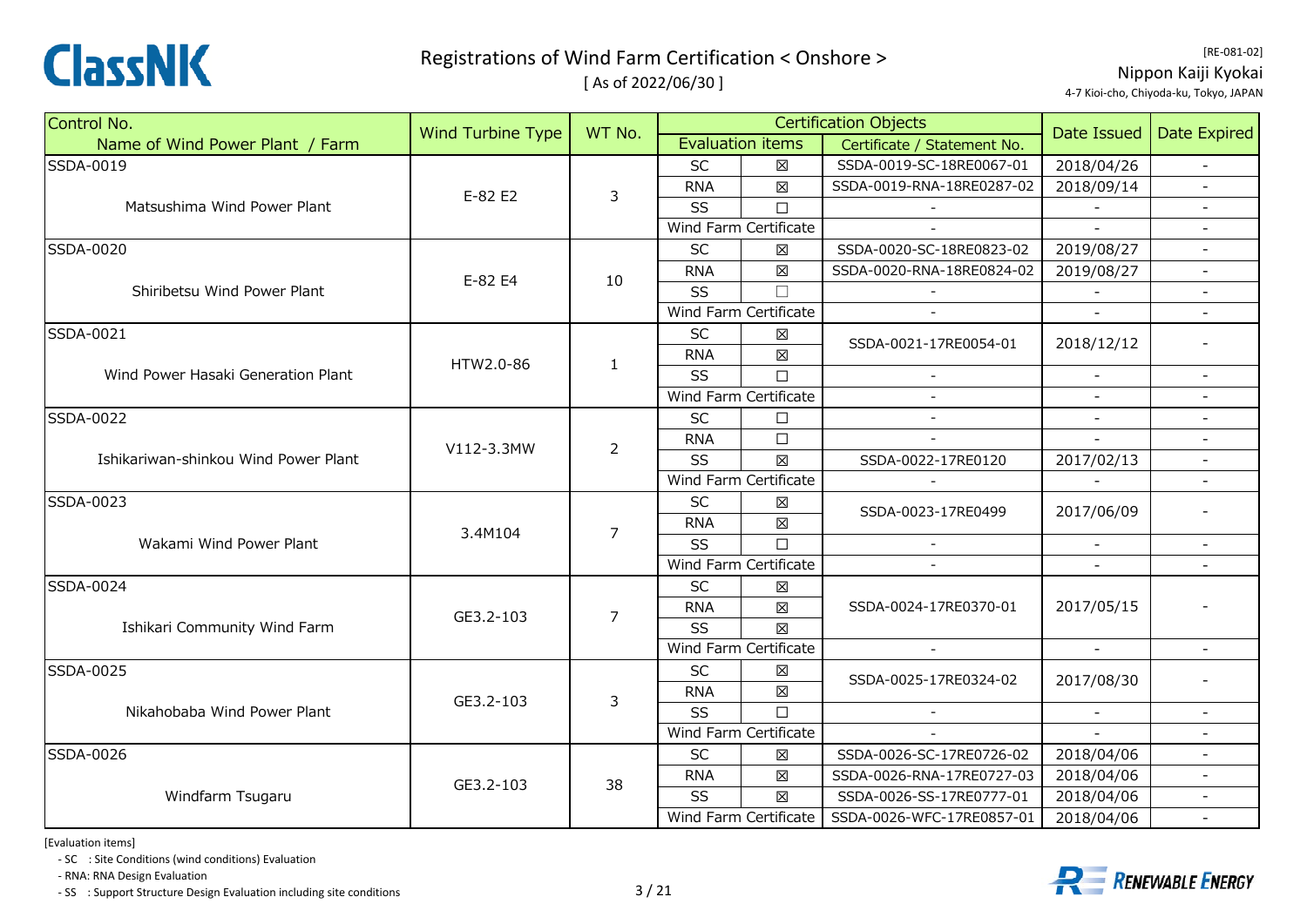

[ As of 2022/06/30 ]

| Control No.                         | <b>Wind Turbine Type</b> | WT No. |            |                                                                                                                                                                                                                                                                                                                                                                                                                                                                                                                                                                                   | <b>Certification Objects</b> | Date Issued | <b>Date Expired</b>      |
|-------------------------------------|--------------------------|--------|------------|-----------------------------------------------------------------------------------------------------------------------------------------------------------------------------------------------------------------------------------------------------------------------------------------------------------------------------------------------------------------------------------------------------------------------------------------------------------------------------------------------------------------------------------------------------------------------------------|------------------------------|-------------|--------------------------|
| Name of Wind Power Plant / Farm     |                          |        |            |                                                                                                                                                                                                                                                                                                                                                                                                                                                                                                                                                                                   | Certificate / Statement No.  |             |                          |
| SSDA-0027                           |                          |        | <b>SC</b>  | $\boxtimes$                                                                                                                                                                                                                                                                                                                                                                                                                                                                                                                                                                       |                              |             |                          |
|                                     | $E-92$                   | 4      | <b>RNA</b> | $\boxtimes$                                                                                                                                                                                                                                                                                                                                                                                                                                                                                                                                                                       | SSDA-0027-17RE0256-03        | 2017/10/04  |                          |
| Manyounosato Wind Power Plant       |                          |        | SS         | 区                                                                                                                                                                                                                                                                                                                                                                                                                                                                                                                                                                                 |                              |             |                          |
|                                     |                          |        |            |                                                                                                                                                                                                                                                                                                                                                                                                                                                                                                                                                                                   | $\sim$                       | $\sim$      | $\overline{\phantom{a}}$ |
| SSDA-0028                           |                          |        | SC         | $\boxtimes$                                                                                                                                                                                                                                                                                                                                                                                                                                                                                                                                                                       |                              | 2018/05/11  |                          |
|                                     | HTW2.0-86                | 8      | <b>RNA</b> | $\boxtimes$                                                                                                                                                                                                                                                                                                                                                                                                                                                                                                                                                                       |                              |             |                          |
| DREAM Wind Seiyo                    |                          |        | SS         | $\Box$                                                                                                                                                                                                                                                                                                                                                                                                                                                                                                                                                                            |                              |             | $\overline{\phantom{a}}$ |
|                                     |                          |        |            |                                                                                                                                                                                                                                                                                                                                                                                                                                                                                                                                                                                   |                              |             |                          |
| SSDA-0029                           |                          |        | <b>SC</b>  | $\Box$                                                                                                                                                                                                                                                                                                                                                                                                                                                                                                                                                                            | $\sim$                       | $\sim$      | $\overline{\phantom{a}}$ |
|                                     | HTW2.0-86                | 3      | <b>RNA</b> | $\Box$                                                                                                                                                                                                                                                                                                                                                                                                                                                                                                                                                                            |                              |             |                          |
| Nigata Umibenomori Wind Power Plant |                          |        | SS         | $\boxtimes$                                                                                                                                                                                                                                                                                                                                                                                                                                                                                                                                                                       | SSDA-0029-SS-18RE0103        | 2018/02/13  |                          |
|                                     |                          |        |            |                                                                                                                                                                                                                                                                                                                                                                                                                                                                                                                                                                                   |                              |             |                          |
| SSDA-0030                           |                          |        | SC         | $\boxtimes$                                                                                                                                                                                                                                                                                                                                                                                                                                                                                                                                                                       |                              | 2019/10/03  |                          |
|                                     | GE3.2-103                | 3      | <b>RNA</b> | $\boxtimes$                                                                                                                                                                                                                                                                                                                                                                                                                                                                                                                                                                       |                              |             |                          |
| JRE Shika Saikai Wind Power Plant   |                          |        | SS         | $\Box$                                                                                                                                                                                                                                                                                                                                                                                                                                                                                                                                                                            | $\sim$                       | $\sim$      | $\blacksquare$           |
|                                     |                          |        |            |                                                                                                                                                                                                                                                                                                                                                                                                                                                                                                                                                                                   |                              |             |                          |
| SSDA-0031                           |                          |        | SC         | X                                                                                                                                                                                                                                                                                                                                                                                                                                                                                                                                                                                 |                              | 2018/05/11  |                          |
|                                     | HTW2.0-86                | 13     | <b>RNA</b> | $\boxtimes$                                                                                                                                                                                                                                                                                                                                                                                                                                                                                                                                                                       |                              |             |                          |
| Inami Wind Power Plant              |                          |        | SS         | $\Box$                                                                                                                                                                                                                                                                                                                                                                                                                                                                                                                                                                            |                              |             | $\overline{\phantom{a}}$ |
|                                     |                          |        |            | <b>Evaluation items</b><br>Wind Farm Certificate<br>SSDA-0028-17RE0326-02<br>Wind Farm Certificate<br>Wind Farm Certificate<br>SSDA-0030-17RE0450-02<br>Wind Farm Certificate<br>SSDA-0031-17RE0325-02<br>Wind Farm Certificate<br>$\boxtimes$<br>SSDA-0033-SC-18RE0089-03<br>X<br>SSDA-0033-RNA-18RE0090-02<br>$\Box$<br>Wind Farm Certificate<br>SSDA-0034-SC-18RE0069-01<br>X<br>$\boxtimes$<br>SSDA-0034-RNA-18RE0290<br>$\boxtimes$<br>SSDA-0034-17RE0513<br>Wind Farm Certificate<br>$\boxtimes$<br>SSDA-0035-17RE0540-04<br>$\boxtimes$<br>$\Box$<br>Wind Farm Certificate |                              |             |                          |
| SSDA-0033                           |                          |        | SC         |                                                                                                                                                                                                                                                                                                                                                                                                                                                                                                                                                                                   |                              | 2019/01/28  | $\omega$                 |
|                                     | HTW2.0-86/               | 22     | <b>RNA</b> |                                                                                                                                                                                                                                                                                                                                                                                                                                                                                                                                                                                   |                              | 2019/01/28  |                          |
| Kuzumaki Wind Power Plant No.2      | HTW2.1-80A               |        | <b>SS</b>  |                                                                                                                                                                                                                                                                                                                                                                                                                                                                                                                                                                                   |                              |             | $\blacksquare$           |
|                                     |                          |        |            |                                                                                                                                                                                                                                                                                                                                                                                                                                                                                                                                                                                   |                              |             |                          |
| SSDA-0034                           |                          |        | <b>SC</b>  |                                                                                                                                                                                                                                                                                                                                                                                                                                                                                                                                                                                   |                              | 2018/04/26  | $\overline{\phantom{a}}$ |
|                                     | E-82 E2                  | 15     | <b>RNA</b> |                                                                                                                                                                                                                                                                                                                                                                                                                                                                                                                                                                                   |                              | 2018/04/26  | $\blacksquare$           |
| Jusanko Wind Power Plant            |                          |        | <b>SS</b>  |                                                                                                                                                                                                                                                                                                                                                                                                                                                                                                                                                                                   |                              | 2017/07/07  |                          |
|                                     |                          |        |            |                                                                                                                                                                                                                                                                                                                                                                                                                                                                                                                                                                                   |                              |             |                          |
| SSDA-0035                           |                          |        | SC         |                                                                                                                                                                                                                                                                                                                                                                                                                                                                                                                                                                                   |                              | 2017/12/26  |                          |
|                                     | SWT-3.4-101              | 6      | <b>RNA</b> |                                                                                                                                                                                                                                                                                                                                                                                                                                                                                                                                                                                   |                              |             |                          |
| Ishinomaki Wind Farm                |                          |        | SS         |                                                                                                                                                                                                                                                                                                                                                                                                                                                                                                                                                                                   |                              |             | $\blacksquare$           |
|                                     |                          |        |            |                                                                                                                                                                                                                                                                                                                                                                                                                                                                                                                                                                                   |                              |             |                          |

[Evaluation items]

‐ SC : Site Conditions (wind conditions) Evaluation

‐ RNA: RNA Design Evaluation

‐ SS : Support Structure Design Evaluation including site conditions 4 / 21

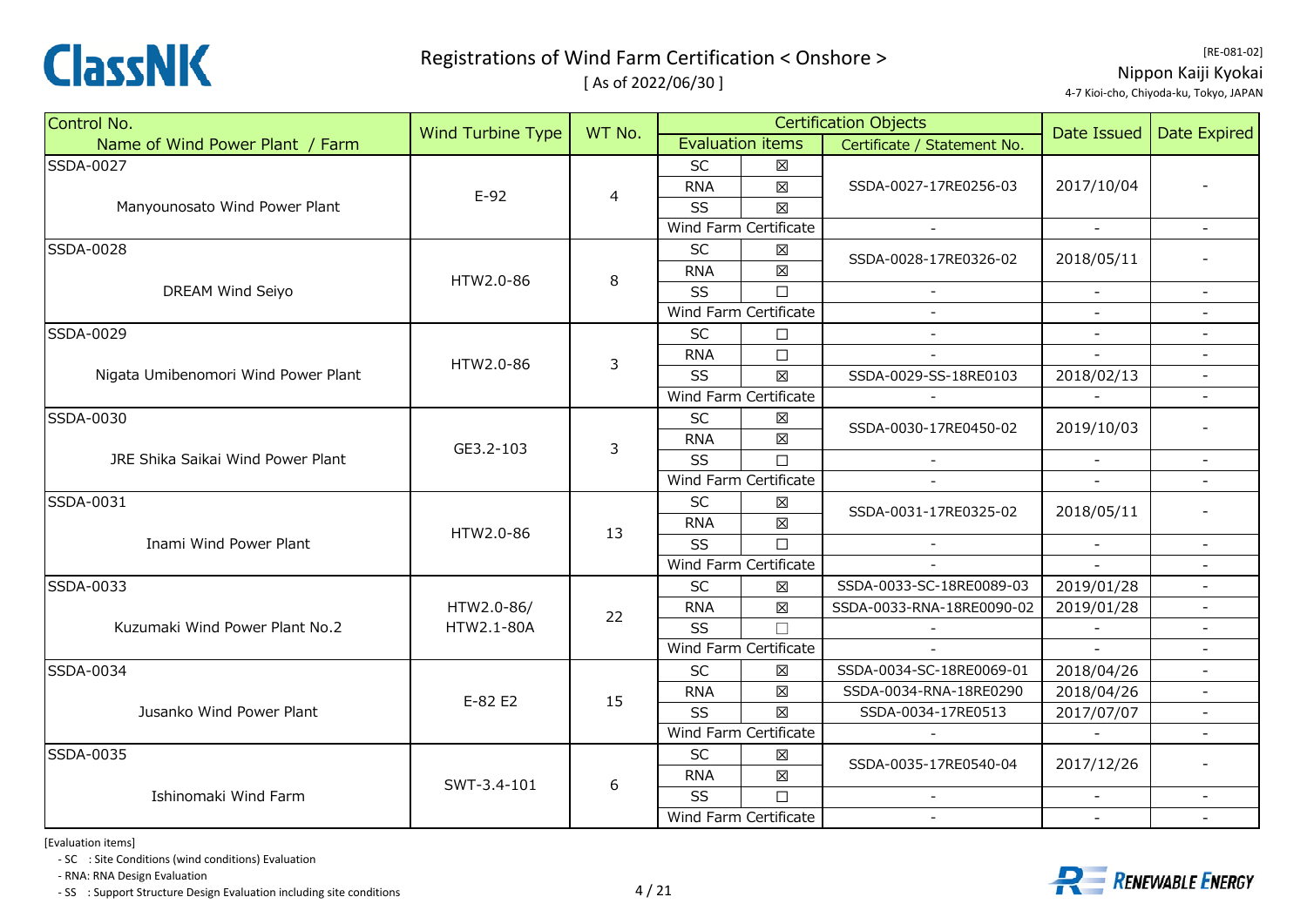

[ As of 2022/06/30 ]

| Control No.                                    | Wind Turbine Type |                                                                                 |            |                         | <b>Certification Objects</b> | Date Issued |                          |
|------------------------------------------------|-------------------|---------------------------------------------------------------------------------|------------|-------------------------|------------------------------|-------------|--------------------------|
| Name of Wind Power Plant / Farm                |                   |                                                                                 |            | <b>Evaluation items</b> | Certificate / Statement No.  |             | Date Expired             |
| SSDA-0036                                      |                   |                                                                                 | <b>SC</b>  | 区                       | SSDA-0036-SC-19RE0011        | 2019/01/09  |                          |
|                                                | HTW2.0-86         |                                                                                 | <b>RNA</b> | $\boxtimes$             | SSDA-0036-RNA-19RE0012-02    | 2019/02/05  |                          |
| Shingoumura Wind Power Plant                   |                   |                                                                                 | SS         | $\Box$                  |                              |             |                          |
|                                                |                   | WT No.<br>9<br>$\mathbf{1}$<br>$\overline{2}$<br>$\overline{2}$<br>3<br>11<br>1 |            | Wind Farm Certificate   | $\overline{\phantom{a}}$     | $\equiv$    |                          |
| SSDA-0037                                      |                   |                                                                                 | SC         | $\boxtimes$             | SSDA-0037-17RE0459-02        | 2018/05/24  |                          |
|                                                | HTW2.0-86         |                                                                                 | <b>RNA</b> | $\boxtimes$             |                              |             |                          |
| Matsugasaki Wind Power Plant                   |                   |                                                                                 | SS         | $\Box$                  |                              |             |                          |
|                                                |                   |                                                                                 |            | Wind Farm Certificate   |                              |             |                          |
| SSDA-0039                                      |                   |                                                                                 | <b>SC</b>  | X                       | SSDA-0039-SC-17RE0908-02     | 2018/01/23  |                          |
|                                                | HTW2.0-86         |                                                                                 | <b>RNA</b> | X                       | SSDA-0039-RNA-17RE0909-02    | 2018/05/24  |                          |
| Kaminoseki-machi Wind Power Plant              |                   |                                                                                 | SS         | $\Box$                  |                              |             |                          |
|                                                |                   |                                                                                 |            | Wind Farm Certificate   |                              |             |                          |
| SSDA-0040                                      |                   |                                                                                 | SC         | $\boxtimes$             | SSDA--0040-SC-17RE0800-02    | 2017/12/08  |                          |
|                                                | 3.4M104           |                                                                                 | <b>RNA</b> | 区                       | SSDA-0040-RNA-17RE0801-02    | 2017/12/08  |                          |
| Minehama Wind Power Plant                      |                   |                                                                                 | SS         | $\Box$                  |                              | $\sim$      | $\overline{\phantom{a}}$ |
|                                                |                   |                                                                                 |            | Wind Farm Certificate   |                              | $\sim$      |                          |
| SSDA-0041                                      |                   |                                                                                 | <b>SC</b>  | X                       | SSDA-0041-SC-17RE0906-02     | 2018/01/30  | $\blacksquare$           |
|                                                | 3.4M104           |                                                                                 | <b>RNA</b> | $\boxtimes$             | SSDA-0041-RNA-17RE0907-02    | 2018/01/30  | $\sim$                   |
| Mitane Wind Power Plant                        |                   |                                                                                 | SS         | $\Box$                  |                              |             |                          |
|                                                |                   |                                                                                 |            | Wind Farm Certificate   | $\overline{\phantom{a}}$     | $\sim$      |                          |
| SSDA-0042                                      |                   |                                                                                 | <b>SC</b>  | 区                       | SSDA-0042-SC-18RE0320        | 2018/05/15  | $\overline{a}$           |
|                                                | E-82 E2           |                                                                                 | <b>RNA</b> | 冈                       | SSDA-0042-RNA-18RE0321       | 2018/05/15  |                          |
| Tsugaru-minami Wind Power Plant                |                   |                                                                                 | SS         | $\boxtimes$             | SSDA-0042-SS-18RE0108        | 2018/02/14  | $\overline{\phantom{a}}$ |
|                                                |                   |                                                                                 |            | Wind Farm Certificate   |                              |             |                          |
| SSDA-0043                                      |                   |                                                                                 | SC         | 区                       | SSDA-0043-SC-18RE0288        | 2018/04/26  |                          |
|                                                | E-82 E2           |                                                                                 | <b>RNA</b> | $\boxtimes$             | SSDA-0043-RNA-18RE0289-02    | 2019/01/30  | $\blacksquare$           |
| Ajigasawa Wind Power Plant No.2                |                   |                                                                                 | <b>SS</b>  | $\Box$                  |                              |             |                          |
|                                                |                   |                                                                                 |            | Wind Farm Certificate   |                              |             |                          |
| SSDA-0044                                      |                   |                                                                                 | SC         | $\boxtimes$             | SSDA-0044-SC-18RE0863-01     | 2019/02/15  |                          |
|                                                | E-82 E2           | 3                                                                               | <b>RNA</b> | $\boxtimes$             | SSDA-0044-RNA-18RE0864-01    | 2019/02/15  |                          |
| Yurihonjo Wind Power Plant No.1, No.2 and No.3 |                   |                                                                                 | SS         | $\boxtimes$             | SSDA-0044-SS-17RE0738        | 2017/10/30  | $\sim$                   |
|                                                |                   |                                                                                 |            | Wind Farm Certificate   |                              |             | $\overline{\phantom{a}}$ |

[Evaluation items]

‐ SC : Site Conditions (wind conditions) Evaluation

‐ RNA: RNA Design Evaluation

‐ SS : Support Structure Design Evaluation including site conditions 5 / 21

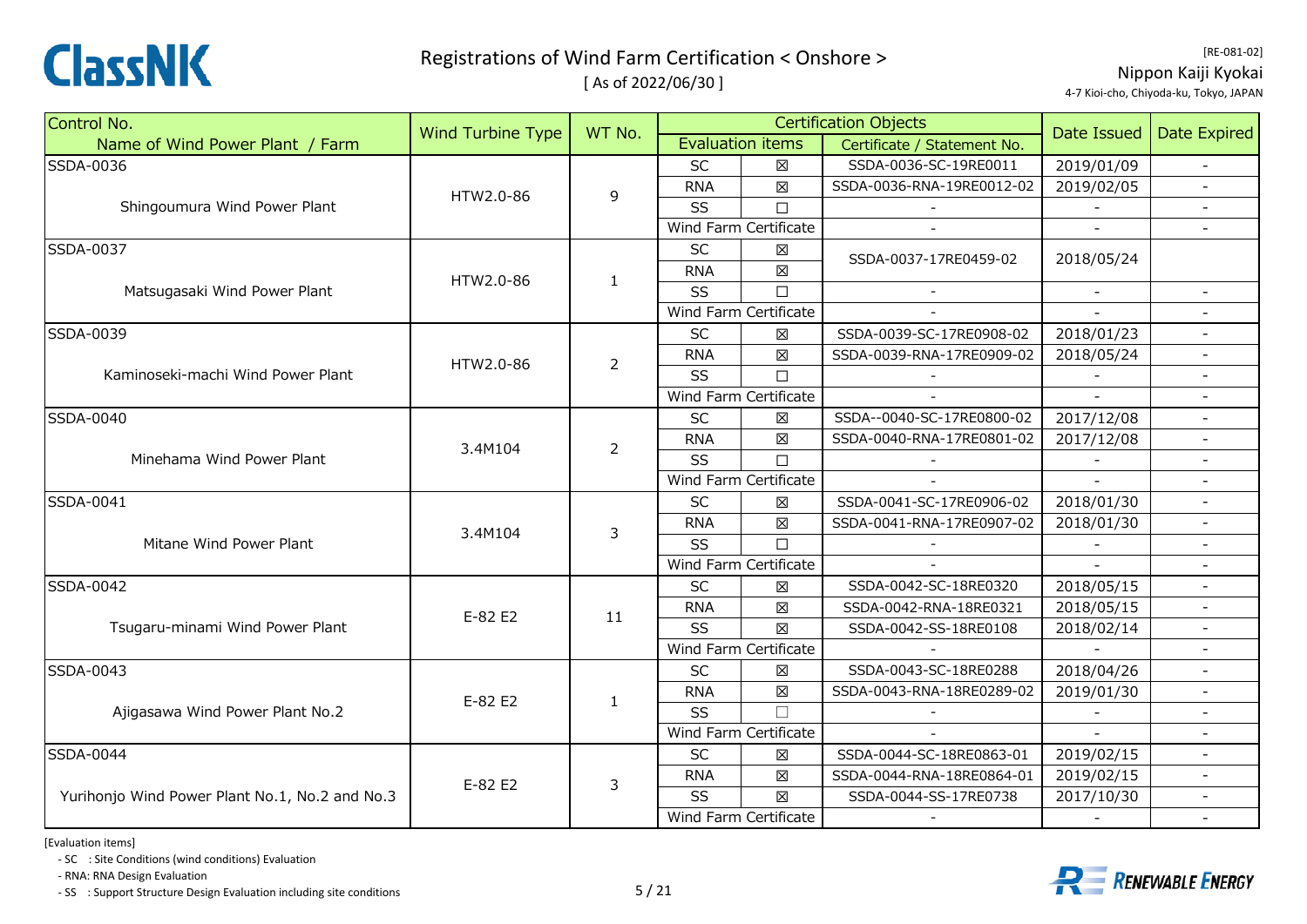

[ As of 2022/06/30 ]

[RE‐081‐02] Nippon Kaiji Kyokai 4‐7 Kioi‐cho, Chiyoda‐ku, Tokyo, JAPAN

| Control No.                                                              | <b>Wind Turbine Type</b> | WT No.         |            |                         | <b>Certification Objects</b> | Date Issued | Date Expired             |
|--------------------------------------------------------------------------|--------------------------|----------------|------------|-------------------------|------------------------------|-------------|--------------------------|
| Name of Wind Power Plant / Farm                                          |                          |                |            | <b>Evaluation items</b> | Certificate / Statement No.  |             |                          |
| SSDA-0046                                                                |                          |                | SC         | $\boxtimes$             | SSDA-0046-SC-17RE0904        | 2017/12/26  | $\sim$                   |
|                                                                          | GE3.2-103                | 3              | <b>RNA</b> | $\boxtimes$             | SSDA-0046-RNA-17RE0905-01    | 2018/01/30  |                          |
| Softbank Akita Kotooka Windfarm                                          |                          |                | SS         | $\Box$                  |                              |             |                          |
|                                                                          |                          |                |            | Wind Farm Certificate   |                              |             |                          |
| SSDA-0047                                                                |                          |                | <b>SC</b>  | $\boxtimes$             | SSDA-0047-SC-17RE0723-01     | 2017/12/11  | $\blacksquare$           |
|                                                                          | HTW2.5U-100              | 1              | <b>RNA</b> | $\boxtimes$             | SSDA-0047-RNA-17RE0724-01    | 2017/12/11  | $\overline{\phantom{a}}$ |
| Shin-tachikawa Wind Power Plant                                          |                          |                | SS         | $\Box$                  |                              |             |                          |
|                                                                          |                          |                |            | Wind Farm Certificate   |                              |             |                          |
| SSDA-0048                                                                |                          |                | <b>SC</b>  | X                       | SSDA-0048-SC-18RE0442        | 2018/06/29  |                          |
|                                                                          | E-82 E2                  |                | <b>RNA</b> | $\boxtimes$             | SSDA-0048-RNA-18RE0443       | 2018/06/29  | $\blacksquare$           |
| Mogamigawa Wind Power Plant                                              |                          | 1              | SS         | $\Box$                  |                              |             |                          |
|                                                                          |                          |                |            | Wind Farm Certificate   |                              |             |                          |
| SSDA-0049                                                                |                          |                | <b>SC</b>  | X                       | SSDA-0049-SC-18RE0812-01     | 2019/01/30  |                          |
|                                                                          | $E-92$                   | 17             | <b>RNA</b> | $\boxtimes$             | SSDA-0049-RNA-18RE0813-01    | 2019/01/30  |                          |
| A-WIND Katagami Wind Power Plant                                         |                          |                | SS         | 区                       | SSDA-0049-SS-18RE0091        | 2018/02/05  | $\overline{\phantom{a}}$ |
|                                                                          |                          |                |            | Wind Farm Certificate   |                              |             |                          |
| SSDA-0050                                                                |                          | 3              | <b>SC</b>  | 図                       | SSDA-0050-SC-18RE0104-01     | 2019/10/25  | $\equiv$                 |
|                                                                          | GE3.2-103                |                | <b>RNA</b> | $\boxtimes$             | SSDA-0050-RNA-18RE0105-01    | 2019/10/25  |                          |
| Nikaho-kougen Watami Wind Farm                                           |                          |                | SS         | $\Box$                  |                              |             |                          |
|                                                                          |                          |                |            | Wind Farm Certificate   |                              |             |                          |
| SSDA-0051                                                                |                          |                | SC         | $\boxtimes$             | SSDA-0051-SC-18RE0106-01     | 2018/03/13  | $\equiv$                 |
|                                                                          | GE3.2-103                | 3              | <b>RNA</b> | $\boxtimes$             | SSDA-0051-RNA-18RE0107-01    | 2018/03/13  |                          |
| Shichirinagahama Wind Power Plant                                        |                          |                | SS         | 区                       | SSDA-0051-SS-18RE0139        | 2018/02/23  |                          |
|                                                                          |                          |                |            | Wind Farm Certificate   |                              |             |                          |
| SSDA-0052                                                                |                          |                | SC         | 区                       | SSDA-0052-SC-18RE0616        | 2018/09/14  |                          |
|                                                                          | E-82 E2                  | $\mathbf{1}$   | <b>RNA</b> | $\boxtimes$             | SSDA-0052-RNA-18RE0617       | 2018/09/14  | $\blacksquare$           |
| Hasaki Fishery Processer's Co-operative Associations<br>Wind Power Plant |                          |                | SS         | $\boxtimes$             | SSDA-0052-SS-18RE0400        | 2018/06/08  |                          |
|                                                                          |                          |                |            | Wind Farm Certificate   |                              |             |                          |
| SSDA-0053                                                                |                          |                | <b>SC</b>  | $\boxtimes$             | SSDA-0053-SC-19RE0059        | 2019/01/28  |                          |
|                                                                          | E-82 E2                  | $\overline{2}$ | <b>RNA</b> | $\boxtimes$             | SSDA-0053-RNA-19RE0060       | 2019/01/28  |                          |
| Ajigasawa Wind Power Plant No.1                                          |                          |                | SS         | $\Box$                  |                              |             |                          |
|                                                                          |                          |                |            | Wind Farm Certificate   | $\sim$                       |             |                          |

[Evaluation items]

‐ SC : Site Conditions (wind conditions) Evaluation

‐ RNA: RNA Design Evaluation

‐ SS : Support Structure Design Evaluation including site conditions 6 / 21

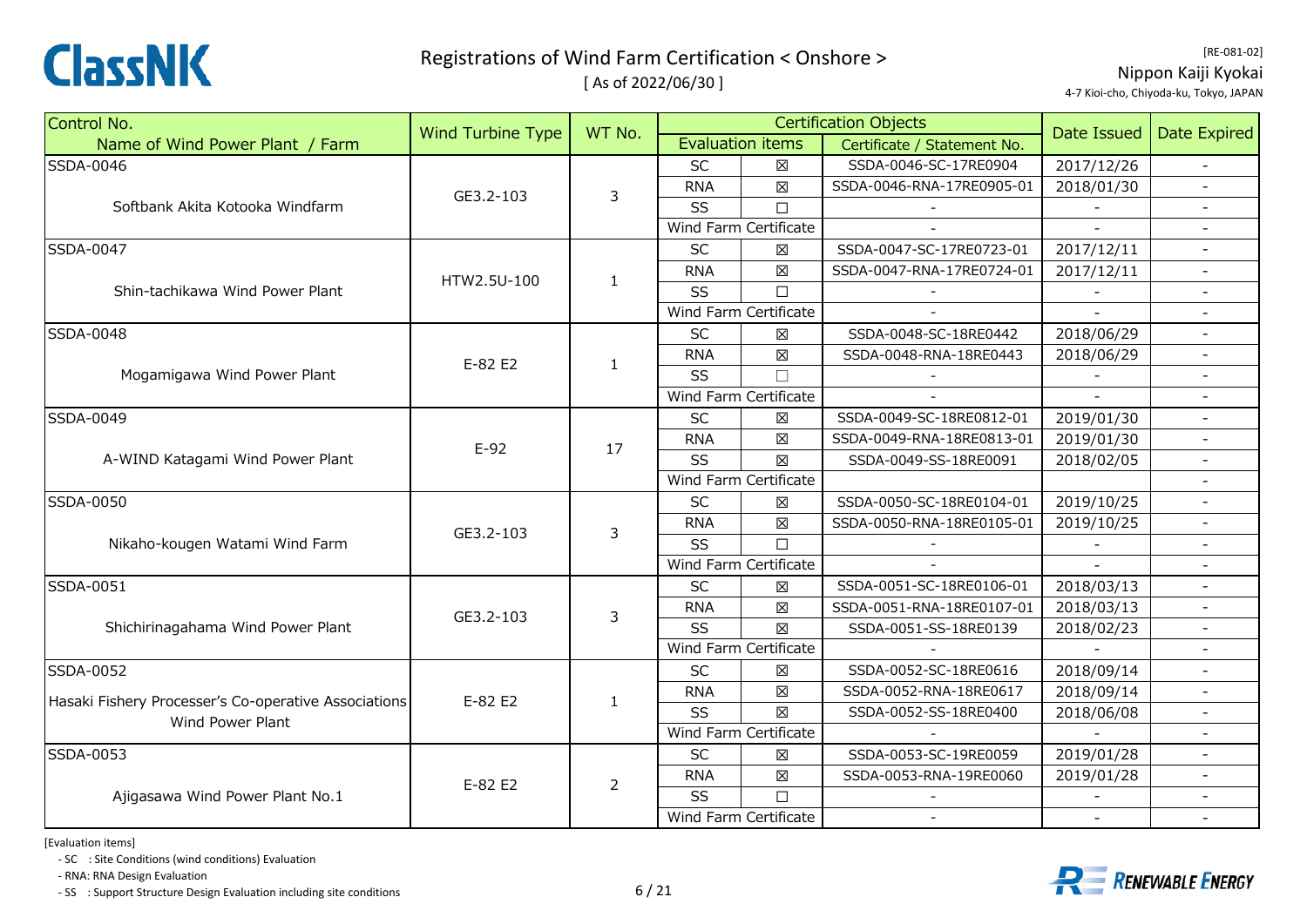

[ As of 2022/06/30 ]

| Control No.                              |                          |                                                                                                                                                                      |            |                          | <b>Certification Objects</b> |                                                                                                 |                          |
|------------------------------------------|--------------------------|----------------------------------------------------------------------------------------------------------------------------------------------------------------------|------------|--------------------------|------------------------------|-------------------------------------------------------------------------------------------------|--------------------------|
| Name of Wind Power Plant / Farm          | <b>Wind Turbine Type</b> | WT No.                                                                                                                                                               |            | <b>Evaluation items</b>  | Certificate / Statement No.  |                                                                                                 | <b>Date Expired</b>      |
| <b>SSDA-0054</b>                         |                          |                                                                                                                                                                      | <b>SC</b>  | 冈                        | SSDA-0054-SC-19RE0061-01     | 2019/12/24                                                                                      |                          |
|                                          | HTW2.1-80A               | 23                                                                                                                                                                   | <b>RNA</b> | $\boxtimes$              | SSDA-0054-RNA-19RE0062-01    | 2019/12/24                                                                                      |                          |
| Chuki Wind Farm                          |                          |                                                                                                                                                                      | SS         | $\Box$                   |                              |                                                                                                 |                          |
|                                          |                          |                                                                                                                                                                      |            | Wind Farm Certificate    |                              | $\sim$                                                                                          | $\overline{\phantom{a}}$ |
| <b>SSDA-0055</b>                         |                          |                                                                                                                                                                      | <b>SC</b>  | $\boxtimes$              | SSDA-0055-SC-18RE0277-03     | 2020/02/19                                                                                      | $\blacksquare$           |
|                                          | GE3.2-103                | $\overline{2}$                                                                                                                                                       | <b>RNA</b> | 区                        | SSDA-0055-RNA-18RE0278-03    | 2020/02/19                                                                                      |                          |
| Iitate-madeina Wind Power Plant          |                          |                                                                                                                                                                      | SS         | $\Box$                   |                              |                                                                                                 |                          |
|                                          |                          |                                                                                                                                                                      |            | Wind Farm Certificate    |                              |                                                                                                 |                          |
| SSDA-0058                                |                          |                                                                                                                                                                      | <b>SC</b>  | ×                        | SSDA-0058-SC-18RE0367-01     | 2018/05/31                                                                                      |                          |
|                                          | HTW2.0-86                |                                                                                                                                                                      | <b>RNA</b> | $\boxtimes$              | SSDA-0058-RNA-18RE0368-01    | 2018/05/31                                                                                      | $\blacksquare$           |
| Iki-Ashibe Wind Power Plant              |                          |                                                                                                                                                                      | SS         | $\Box$                   |                              |                                                                                                 |                          |
|                                          |                          |                                                                                                                                                                      |            |                          |                              |                                                                                                 |                          |
| SSDA-0059                                |                          |                                                                                                                                                                      | SC         | $\boxtimes$              | SSDA-0059-SC-19RE0329-02     | 2021/02/05                                                                                      |                          |
|                                          | V117-3.6MW               | 9                                                                                                                                                                    | <b>RNA</b> | $\boxtimes$              | SSDA-0059-RNA-20RE0640-01    | 2021/02/05                                                                                      |                          |
| Yokohama-machi Wind Power Plant          | V105-3.6MW               | $\mathsf{3}$                                                                                                                                                         | SS         | $\boxtimes$              | SSDA-0059-SS-20RE0641        | 2020/12/28                                                                                      | $\overline{\phantom{a}}$ |
|                                          |                          |                                                                                                                                                                      |            |                          |                              |                                                                                                 |                          |
| <b>SSDA-0060</b>                         |                          |                                                                                                                                                                      | <b>SC</b>  | X                        | SSDA-0060-SC-19RE0883-05     | 2020/08/14                                                                                      |                          |
|                                          | V117-3.6MW               |                                                                                                                                                                      | <b>RNA</b> | $\boxtimes$              | SSDA-0060-RNA-20RE0123-05    | 2020/08/14                                                                                      |                          |
| Nakazato Wind Power Plant                |                          | 1<br>Wind Farm Certificate<br>Wind Farm Certificate<br>10<br>$\boxtimes$<br>SS<br>Wind Farm Certificate<br>SC<br>区<br>$\boxtimes$<br><b>RNA</b><br>3<br>SS<br>$\Box$ |            | SSDA-0060-SS-20RE0157-03 | 2020/07/22                   | $\overline{\phantom{a}}$                                                                        |                          |
|                                          |                          |                                                                                                                                                                      |            |                          |                              | Date Issued<br>2018/10/26<br>2019/09/10<br>2018/09/14<br>2018/09/14<br>2019/02/21<br>2019/01/09 |                          |
| SSDA-0061                                |                          |                                                                                                                                                                      |            |                          | SSDA-0061-SC-18RE0729        |                                                                                                 |                          |
|                                          | HTW2.0-86                |                                                                                                                                                                      |            |                          | SSDA-0061-RNA-18RE0730-01    |                                                                                                 |                          |
| Hioki-shi Youbo Wind Power Plant         |                          |                                                                                                                                                                      |            |                          |                              |                                                                                                 |                          |
|                                          |                          |                                                                                                                                                                      |            | Wind Farm Certificate    |                              |                                                                                                 |                          |
| SSDA-0062                                |                          |                                                                                                                                                                      | SC         | $\boxtimes$              | SSDA-0062-SC-18RE0618        |                                                                                                 | $\blacksquare$           |
|                                          | E-82 E2                  | $\mathbf{1}$                                                                                                                                                         | <b>RNA</b> | $\boxtimes$              | SSDA-0062-RNA-18RE0619       |                                                                                                 |                          |
| Tomamae Yuuhigaoka Wind Power Plant No.4 |                          |                                                                                                                                                                      | SS         | $\Box$                   |                              |                                                                                                 |                          |
|                                          |                          |                                                                                                                                                                      |            | Wind Farm Certificate    |                              |                                                                                                 |                          |
| SSDA-0063                                |                          |                                                                                                                                                                      | <b>SC</b>  | ⊠                        | SSDA-0063-SC-19RE0013-01     |                                                                                                 |                          |
|                                          | E-82 E2                  |                                                                                                                                                                      | <b>RNA</b> | $\boxtimes$              | SSDA-0063-RNA-19RE0014       |                                                                                                 |                          |
| Hamasankawa Wind Power Plant             |                          | 1                                                                                                                                                                    | SS         | $\Box$                   |                              |                                                                                                 |                          |
|                                          |                          |                                                                                                                                                                      |            | Wind Farm Certificate    |                              |                                                                                                 |                          |

[Evaluation items]

‐ SC : Site Conditions (wind conditions) Evaluation

‐ RNA: RNA Design Evaluation

‐ SS : Support Structure Design Evaluation including site conditions <sup>7</sup> / 21

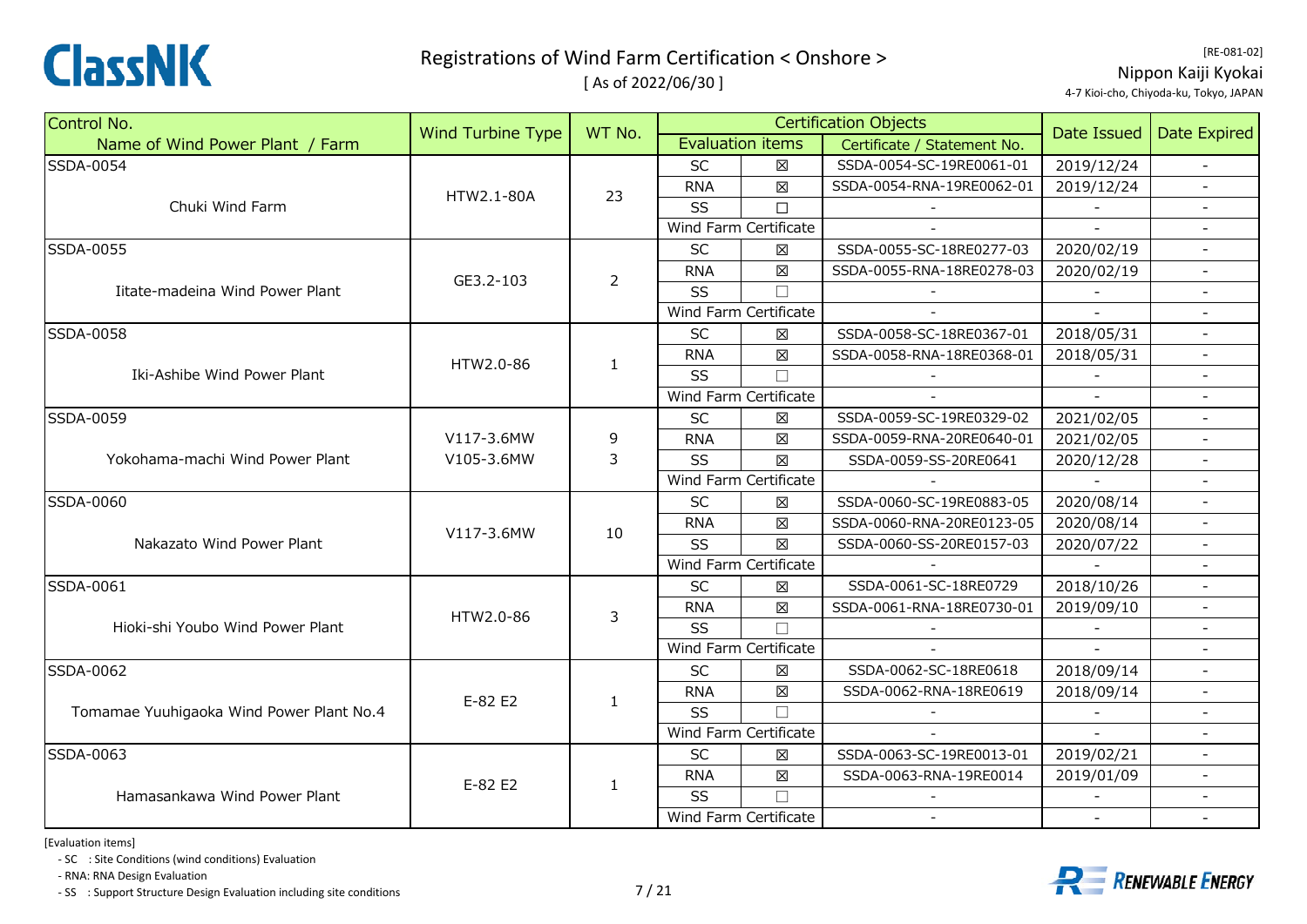

[ As of 2022/06/30 ]

[RE‐081‐02] Nippon Kaiji Kyokai 4‐7 Kioi‐cho, Chiyoda‐ku, Tokyo, JAPAN

| Control No.                            | <b>Wind Turbine Type</b> | WT No.         |            |                         | <b>Certification Objects</b> |                                                                                                                             | <b>Date Expired</b>      |
|----------------------------------------|--------------------------|----------------|------------|-------------------------|------------------------------|-----------------------------------------------------------------------------------------------------------------------------|--------------------------|
| Name of Wind Power Plant / Farm        |                          |                |            | <b>Evaluation items</b> | Certificate / Statement No.  |                                                                                                                             |                          |
| SSDA-0064                              |                          |                | <b>SC</b>  | X                       | SSDA-0064-SC-18RE0890        | 2018/12/25                                                                                                                  |                          |
|                                        | E-82 E2                  | $\mathbf{1}$   | <b>RNA</b> | $\boxtimes$             | SSDA-0064-RNA-18RE0891       | 2018/12/25                                                                                                                  |                          |
| Ukita Wind Power Plant                 |                          |                | SS         | $\boxtimes$             | SSDA-0064-SS-18RE0845        | 2018/07/17                                                                                                                  |                          |
|                                        |                          |                |            | Wind Farm Certificate   |                              |                                                                                                                             |                          |
| <b>SSDA-0065</b>                       |                          |                | SC         | X                       | SSDA-0065-SC-19RE0080        | 2019/02/06                                                                                                                  | $\sim$                   |
|                                        | SWT-3.4-108              | $\overline{2}$ | <b>RNA</b> | 区                       | SSDA-0065-RNA-19RE0081-01    | 2021/01/22                                                                                                                  |                          |
| Amakusa Wind Power Plant               |                          |                | SS         | X                       | SSDA-0065-SS-19RE0604-02     | 2019/10/02                                                                                                                  |                          |
|                                        |                          |                |            | Wind Farm Certificate   |                              |                                                                                                                             |                          |
| SSDA-0067                              |                          |                | <b>SC</b>  | X                       | SSDA-0067-SC-20RE0194-02     | 2020/08/19                                                                                                                  |                          |
|                                        | V117-3.6MW               | 10             | <b>RNA</b> | $\boxtimes$             | SSDA-0067-RNA-20RE0286-01    | 2020/08/19                                                                                                                  |                          |
| Rokkasho-mura Chitose Wind Power Plant | V105-3.6MW               |                | SS         | 区                       | SSDA-0067-SS-20RE0322-02     | 2020/09/11                                                                                                                  | $\overline{\phantom{a}}$ |
|                                        |                          |                |            | Wind Farm Certificate   |                              |                                                                                                                             |                          |
| SSDA-0069                              |                          |                | <b>SC</b>  | X                       | SSDA-0069-SC-18RE0669-01     | 2018/11/09                                                                                                                  |                          |
|                                        | HTW2.0-86                | $\mathbf{1}$   | <b>RNA</b> | $\boxtimes$             | SSDA-0069-RNA-18RE0670-02    | 2019/07/10                                                                                                                  |                          |
| Hirado Wind Power Plant                |                          |                | SS         | $\Box$                  |                              |                                                                                                                             | $\overline{\phantom{a}}$ |
|                                        |                          |                |            | Wind Farm Certificate   |                              | $\sim$                                                                                                                      |                          |
| SSDA-0070                              |                          |                | <b>SC</b>  | X                       | SSDA-0070-SC-19RE01117       | 2019/02/25                                                                                                                  |                          |
|                                        | <b>U88E</b>              | 1              | <b>RNA</b> | $\boxtimes$             | SSDA-0070-RNA-19RE0119       | 2019/02/25                                                                                                                  |                          |
| Goto-hassakubana Wind Power Plant      |                          |                | SS         | $\Box$                  |                              |                                                                                                                             |                          |
|                                        |                          |                |            | Wind Farm Certificate   |                              | Date Issued<br>2020/06/25<br>2020/06/25<br>2019/03/28<br>2021/01/22<br>2019/10/02<br>2020/06/25<br>2020/06/25<br>2018/11/21 |                          |
| SSDA-0071                              |                          |                | <b>SC</b>  | $\boxtimes$             | SSDA-0071-SC-18RE0652-03     |                                                                                                                             | $\blacksquare$           |
|                                        | E-82 E2                  | 3              | <b>RNA</b> | $\boxtimes$             | SSDA-0071-RNA-18RE0653-03    |                                                                                                                             |                          |
| Sakata-city Juuriduka Wind Power Plant |                          |                | SS         | $\Box$                  |                              |                                                                                                                             |                          |
|                                        |                          |                |            | Wind Farm Certificate   |                              |                                                                                                                             |                          |
| <b>SSDA-0072</b>                       |                          |                | <b>SC</b>  | X                       | SSDA-0072-SC-19RE0016-01     |                                                                                                                             |                          |
|                                        | SWT-3.4-108              | 3              | <b>RNA</b> | $\boxtimes$             | SSDA-0072-RNA-19RE0017-01    |                                                                                                                             | $\blacksquare$           |
| Reihoku Wind Power Plant               |                          |                | SS         | $\boxtimes$             | SSDA-0072-SS-19RE0605-02     |                                                                                                                             |                          |
|                                        |                          |                |            | Wind Farm Certificate   |                              |                                                                                                                             |                          |
| SSDA-0073                              |                          |                | SC         | $\boxtimes$             | SSDA-0073-SC-18RE0650-03     |                                                                                                                             |                          |
|                                        | E-82 E2                  | 3              | <b>RNA</b> | $\boxtimes$             | SSDA-0073-RNA-18RE0651-03    |                                                                                                                             |                          |
| Prefectural Wind Power Plant, Yamagata |                          |                | SS         | $\boxtimes$             | SSDA-0073-SS-18RE0794        |                                                                                                                             | $\overline{\phantom{a}}$ |
|                                        |                          |                |            | Wind Farm Certificate   |                              |                                                                                                                             | $\blacksquare$           |

[Evaluation items]

‐ SC : Site Conditions (wind conditions) Evaluation

‐ RNA: RNA Design Evaluation

‐ SS : Support Structure Design Evaluation including site conditions 8 / 21

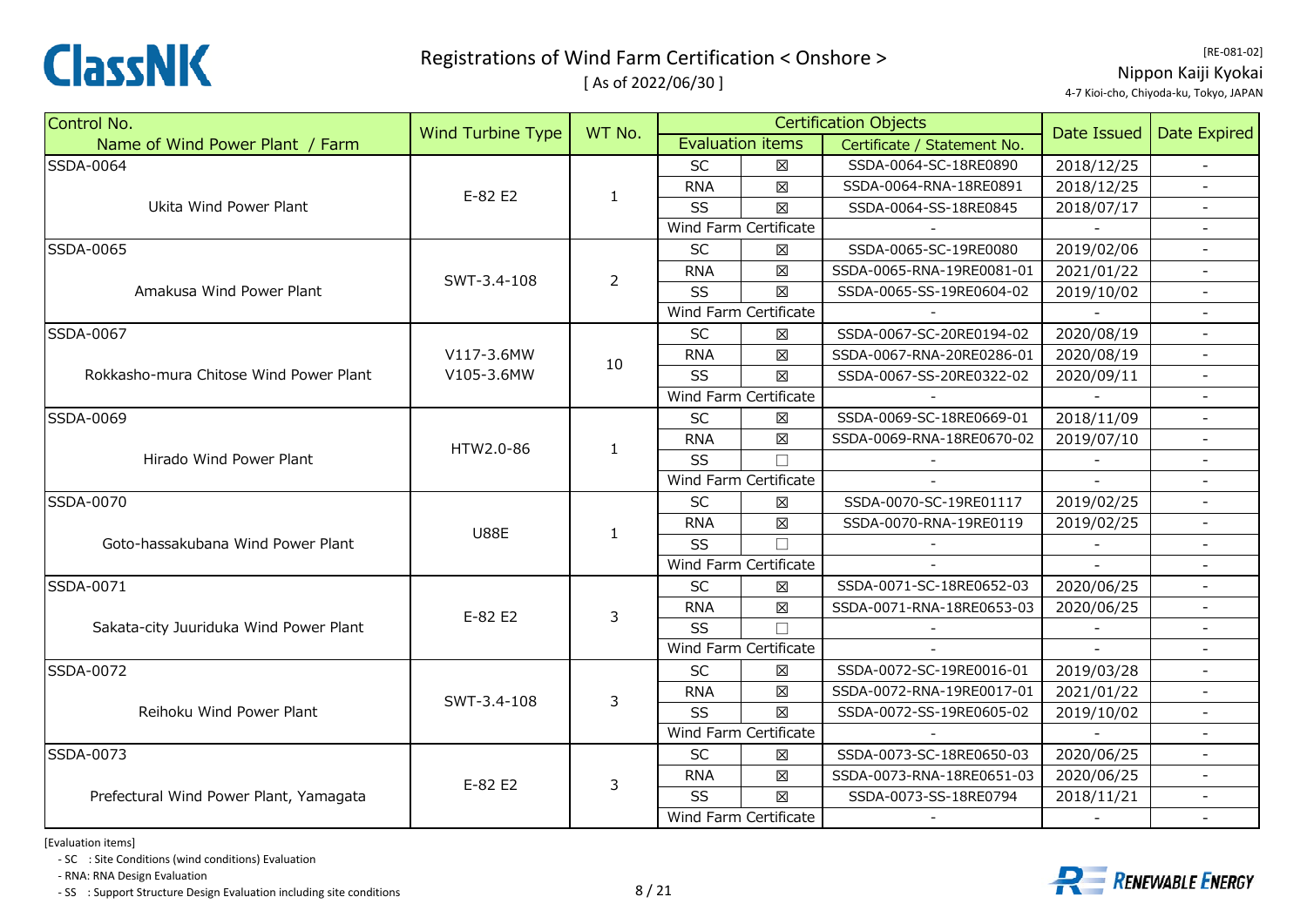

[ As of 2022/06/30 ]

[RE‐081‐02] Nippon Kaiji Kyokai 4‐7 Kioi‐cho, Chiyoda‐ku, Tokyo, JAPAN

| Control No.                                 |                          | WT No.         |            |                         | <b>Certification Objects</b> | Date Issued |                          |
|---------------------------------------------|--------------------------|----------------|------------|-------------------------|------------------------------|-------------|--------------------------|
| Name of Wind Power Plant / Farm             | <b>Wind Turbine Type</b> |                |            | <b>Evaluation items</b> | Certificate / Statement No.  |             | Date Expired             |
| SSDA-0074                                   |                          |                | <b>SC</b>  | 図                       | SSDA-0074-SC-19RE0466        | 2019/07/11  | $\sim$                   |
|                                             |                          | $\mathbf{1}$   | <b>RNA</b> | $\boxtimes$             | SSDA-0074-RNA-19RE0467       | 2019/07/11  |                          |
| Happoumenakata Wind Power Plant             | E-82 E2                  |                | SS         | $\Box$                  |                              |             |                          |
|                                             |                          |                |            | Wind Farm Certificate   |                              |             | $\blacksquare$           |
| SSDA-0076                                   |                          |                | SC         | $\Box$                  | $\blacksquare$               | $\sim$      | $\overline{a}$           |
|                                             | HTW2.0-86                | $\overline{4}$ | <b>RNA</b> | $\Box$                  |                              | $\sim$      |                          |
| Ichigo Yonezawa Itaya ECO Wind Power Plant  |                          |                | SS         | $\boxtimes$             | SSDA-0076-SS-19RE0121-01     | 2019/11/08  |                          |
|                                             |                          |                |            | Wind Farm Certificate   |                              |             |                          |
| SSDA-0077                                   |                          |                | <b>SC</b>  | ⊠                       | SSDA-0077-SC-20RE0293        | 2020/06/08  |                          |
|                                             | GE4.2-117                | 5              | <b>RNA</b> | 図                       | SSDA-0077-RNA-20RE0294       | 2020/06/08  | $\overline{\phantom{a}}$ |
| Euras Tomamae Wind Farm                     |                          |                | SS         | $\boxtimes$             | SSDA-0077-SS-20RE0334-01     | 2020/08/18  |                          |
|                                             |                          |                |            | Wind Farm Certificate   |                              |             |                          |
| SSDA-0079                                   |                          |                | <b>SC</b>  | 図                       | SSDA-0079-SC-19RE0763-02     | 2020/02/10  |                          |
|                                             | SWT-3.4-108              | 6              | <b>RNA</b> | 図                       | SSDA-0079-RNA-19RE0764-03    | 2021/01/22  |                          |
| Kamikitaogawahara Wind Power Plant          |                          |                | SS         | $\boxtimes$             | SSDA-0079-SS-19RE0922-03     | 2021/06/07  | $\overline{\phantom{a}}$ |
|                                             |                          |                |            | Wind Farm Certificate   |                              |             |                          |
| SSDA-0080                                   |                          |                | <b>SC</b>  | ⊠                       | SSDA-0080-SC-19RE0879-02     | 2020/03/24  |                          |
| Toyota Motor Corporation Tahara Plant,      | <b>SWT-DD-120</b>        | 5              | <b>RNA</b> | $\boxtimes$             | SSDA-0080-RNA-19RE0880-03    | 2021/01/22  |                          |
| Wind Power Plant                            |                          |                | SS         | $\boxtimes$             | SSDA-0080-SS-19RE0759-01     | 2019/11/13  | $\overline{\phantom{a}}$ |
|                                             |                          |                |            | Wind Farm Certificate   |                              |             |                          |
| SSDA-0082                                   |                          |                | SC         | $\boxtimes$             | SSDA-0082-SC-20RE0010-01     | 2020/01/23  | $\blacksquare$           |
|                                             | SWT-4.3-120              | 12             | <b>RNA</b> | 図                       | SSDA-0082-RNA-20RE0011-02    | 2021/02/01  |                          |
| Kamiyuuchi Wind Farm                        |                          |                | SS         | $\boxtimes$             | SSDA-0082-SS-20RE0078-01     | 2020/02/26  |                          |
|                                             |                          |                |            | Wind Farm Certificate   |                              |             |                          |
| SSDA-0083                                   |                          |                | <b>SC</b>  | ⊠                       | SSDA-0083-SC-19RE0554-03     | 2020/01/27  | $\blacksquare$           |
|                                             | SWT-3.4-108              | 5              | <b>RNA</b> | $\boxtimes$             | SSDA-0083-RNA-19RE0555-03    | 2021/01/29  | $\blacksquare$           |
| JRE Tsuruoka Hachimoriyama Wind Power Plant |                          |                | SS         | 区                       | SSDA-0083-SS-19RE0842-02     | 2021/05/31  |                          |
|                                             |                          |                |            | Wind Farm Certificate   |                              |             |                          |
| SSDA-0084                                   |                          |                | <b>SC</b>  | 区                       | SSDA-0084-SC-19RE0836-02     | 2020/05/19  |                          |
|                                             | GE4.2-117                | 8              | <b>RNA</b> | ⊠                       | SSDA-0084-RNA-19RE0837-02    | 2020/05/19  | $\overline{\phantom{a}}$ |
| JRE Shichinohe-towada Wind Power Plant      |                          |                | SS         | $\boxtimes$             | SSDA-0084-SS-19RE0838-02     | 2020/01/20  | $\blacksquare$           |
|                                             |                          |                |            | Wind Farm Certificate   |                              |             | $\blacksquare$           |

[Evaluation items]

‐ SC : Site Conditions (wind conditions) Evaluation

‐ RNA: RNA Design Evaluation

‐ SS : Support Structure Design Evaluation including site conditions 9 / 21

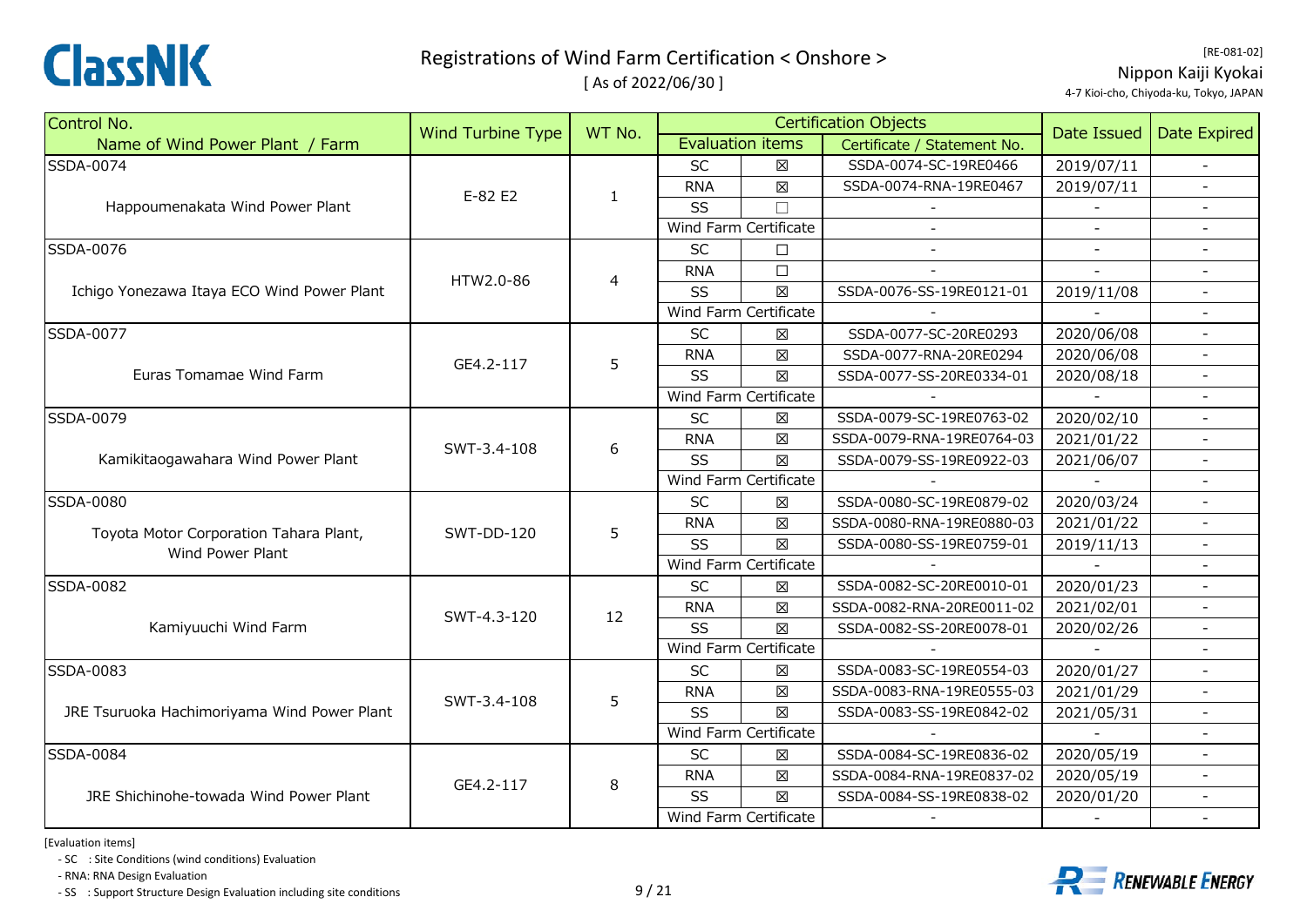

[ As of 2022/06/30 ]

[RE‐081‐02] Nippon Kaiji Kyokai 4‐7 Kioi‐cho, Chiyoda‐ku, Tokyo, JAPAN

| Control No.                            | <b>Wind Turbine Type</b> | WT No.                   |            |                         | <b>Certification Objects</b> | Date Issued | <b>Date Expired</b>      |
|----------------------------------------|--------------------------|--------------------------|------------|-------------------------|------------------------------|-------------|--------------------------|
| Name of Wind Power Plant / Farm        |                          |                          |            | <b>Evaluation items</b> | Certificate / Statement No.  |             |                          |
| SSDA-0086                              |                          |                          | <b>SC</b>  | 図                       | SSDA-0086-SC-18RE0865        | 2018/12/17  | $\sim$                   |
|                                        | HTW2.0-86                | $\mathbf{1}$             | <b>RNA</b> | $\boxtimes$             | SSDA-0086-RNA-18RE0866-01    | 2019/02/05  |                          |
| Shin-Notsukamappu Wind Power Plant     |                          |                          | SS         | $\Box$                  |                              |             |                          |
|                                        |                          |                          |            | Wind Farm Certificate   |                              |             |                          |
| SSDA-0088                              |                          |                          | SC         | $\boxtimes$             | SSDA-0088-SC-19RE0561        | 2019/08/15  | $\blacksquare$           |
|                                        | E-82 E2                  | 3                        | <b>RNA</b> | $\boxtimes$             | SSDA-0088-RNA-19RE0562       | 2019/08/15  | $\overline{a}$           |
| Yamagami Wind Power Plant              |                          |                          | SS         | $\Box$                  |                              |             |                          |
|                                        |                          |                          |            | Wind Farm Certificate   |                              |             |                          |
| SSDA-0089                              |                          |                          | <b>SC</b>  | $\Box$                  |                              |             | $\overline{a}$           |
|                                        | HTW5.2-136               |                          | <b>RNA</b> | $\Box$                  |                              |             |                          |
| Kitakyushu Hibikinada Wind Power Plant |                          |                          | SS         | $\boxtimes$             | SSDA-0089-SS-19RE0217-03     | 2019/09/11  | $\overline{\phantom{a}}$ |
|                                        |                          |                          |            | Wind Farm Certificate   |                              |             |                          |
| SSDA-0091                              |                          |                          | <b>SC</b>  | ⊠                       | SSDA-0091-SC-20RE0117        | 2020/02/28  | $\blacksquare$           |
|                                        | SWT-4.3-120              | 16                       | <b>RNA</b> | $\boxtimes$             | SSDA-0091-RNA-20RE0118-01    | 2021/02/02  |                          |
| Ashikawa North Wind Farm               |                          |                          | SS         | $\boxtimes$             | SSDA-0091-SS-20RE0166-03     | 2021/06/11  | $\overline{\phantom{a}}$ |
|                                        |                          |                          |            | Wind Farm Certificate   |                              |             | L,                       |
| SSDA-0092                              |                          |                          | <b>SC</b>  | $\boxtimes$             | SSDA-0092-SC-20RE0119-01     | 2020/03/24  | $\blacksquare$           |
|                                        | SWT-4.3-120              | $\mathbf{1}$<br>15<br>15 | <b>RNA</b> | $\boxtimes$             | SSDA-0092-RNA-20RE0120-02    | 2021/02/02  | $\overline{\phantom{a}}$ |
| Ashikawa South Wind Farm               |                          |                          | SS         | $\boxtimes$             | SSDA-0092-SS-20RE0341-03     | 2021/07/19  |                          |
|                                        |                          |                          |            | Wind Farm Certificate   |                              |             |                          |
| SSDA-0093                              |                          |                          | SC         | $\boxtimes$             | SSDA-0093-SC-20RE0350        | 2020/07/14  | $\sim$                   |
|                                        | SWT-4.3-120              |                          | <b>RNA</b> | $\boxtimes$             | SSDA-0093-RNA-20RE0351-01    | 2021/02/03  | $\blacksquare$           |
| Kawanishi Wind Farm                    |                          |                          | SS         | $\boxtimes$             | SSDA-0093-SS-20RE0352        | 2020/07/14  |                          |
|                                        |                          |                          |            | Wind Farm Certificate   |                              |             |                          |
| SSDA-0094                              |                          |                          | SC         | X                       | SSDA-0094-SC-20RE0283-01     | 2020/06/22  |                          |
|                                        | SWT-4.3-120              | 19                       | <b>RNA</b> | $\boxtimes$             | SSDA-0094-RNA-20RE0284-02    | 2021/02/03  | $\overline{\phantom{a}}$ |
| Kawaminami Wind Farm                   |                          |                          | SS         | $\boxtimes$             | SSDA-0094-SS-20RE0168-03     | 2021/06/02  | $\blacksquare$           |
|                                        |                          |                          |            | Wind Farm Certificate   |                              |             |                          |
| SSDA-0095                              |                          |                          | <b>SC</b>  | 区                       | SSDA-0095-SC-19RE0850-01     | 2020/01/20  |                          |
|                                        | SWT-4.3-130              | 14                       | <b>RNA</b> | $\boxtimes$             | SSDA-0095-RNA-19RE0851-03    | 2021/02/01  |                          |
| Hamasato Wind Farm                     |                          |                          | SS         | $\boxtimes$             | SSDA-0095-SS-20RE0037-01     | 2020/02/04  |                          |
|                                        |                          |                          |            | Wind Farm Certificate   |                              |             |                          |

[Evaluation items]

‐ SC : Site Conditions (wind conditions) Evaluation

‐ RNA: RNA Design Evaluation

‐ SS : Support Structure Design Evaluation including site conditions 10 / 21



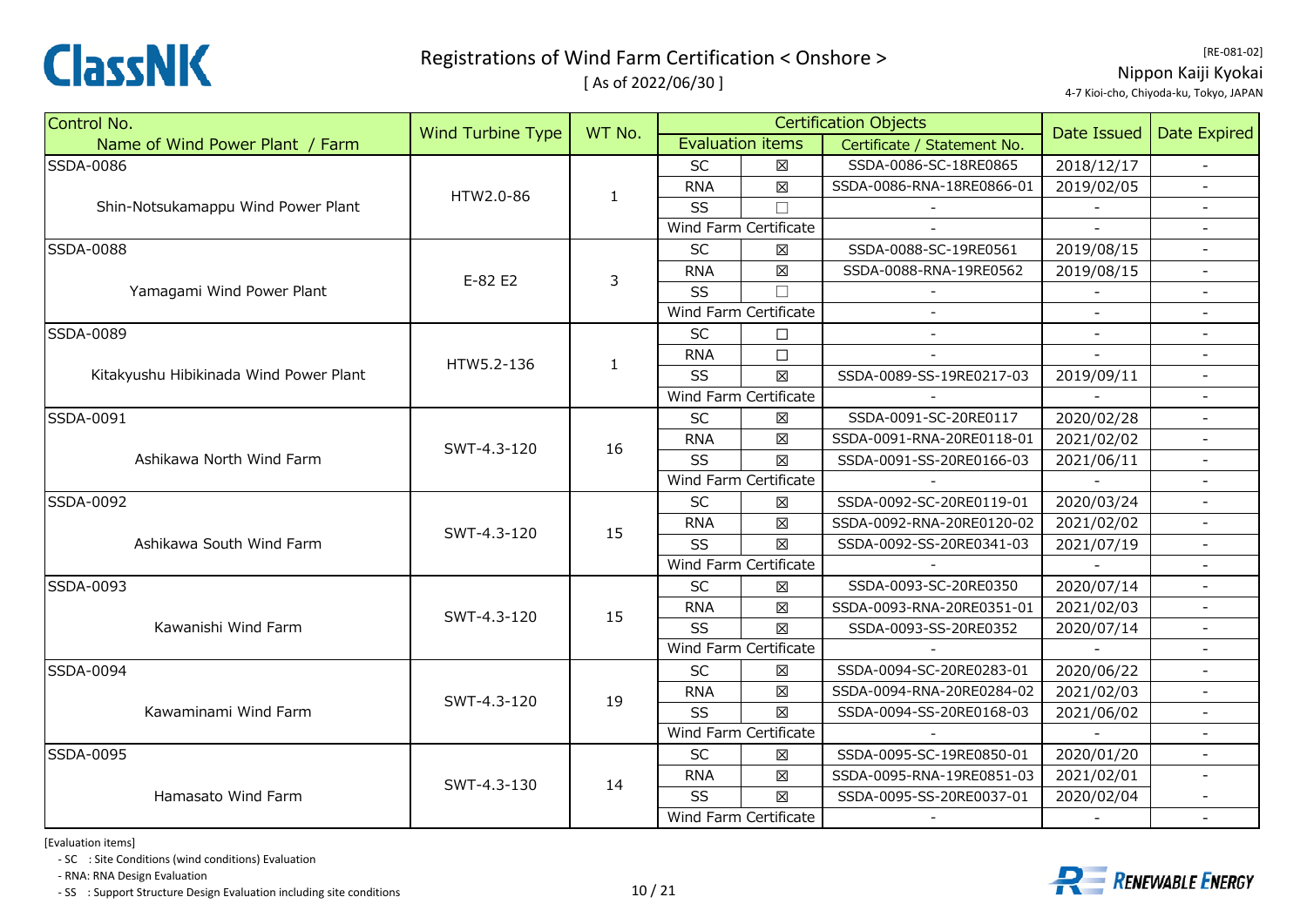

[ As of 2022/06/30 ]

[RE‐081‐02] Nippon Kaiji Kyokai 4‐7 Kioi‐cho, Chiyoda‐ku, Tokyo, JAPAN

| Control No.                      | Wind Turbine Type | WT No.         |                       |                         | <b>Certification Objects</b> | Date Issued | <b>Date Expired</b>      |
|----------------------------------|-------------------|----------------|-----------------------|-------------------------|------------------------------|-------------|--------------------------|
| Name of Wind Power Plant / Farm  |                   |                |                       | <b>Evaluation items</b> | Certificate / Statement No.  |             |                          |
| <b>SSDA-0097</b>                 |                   |                | <b>SC</b>             | X                       | SSDA-0097-SC-19RE0566-02     | 2020/11/10  |                          |
|                                  | V117-4.2MW        | 5              | <b>RNA</b>            | $\boxtimes$             | SSDA-0097-RNA-20RE0438-01    | 2020/11/10  |                          |
| Eurus Tabito Wind Farm           |                   |                | <b>SS</b>             | $\boxtimes$             | SSDA-0097-SS-20RE0439-02     | 2020/10/26  |                          |
|                                  |                   |                |                       | Wind Farm Certificate   |                              |             |                          |
| <b>SSDA-0098</b>                 |                   |                | SC                    | $\boxtimes$             | SSDA-0098-SC-19RE0567-03     | 2020/11/10  | $-$                      |
|                                  | V117-4.2MW        | $\overline{9}$ | <b>RNA</b>            | $\boxtimes$             | SSDA-0098-RNA-20RE0440-02    | 2020/11/10  | $\blacksquare$           |
| Eurus Sandaimyoujin Wind Farm    |                   |                | SS                    | $\boxtimes$             | SSDA-0098-SS-20RE0441-03     | 2020/10/26  |                          |
|                                  |                   |                | Wind Farm Certificate |                         |                              |             |                          |
| SSDA-0099                        |                   |                | <b>SC</b>             | X                       | SSDA-0099-SC-19RE0765        | 2019/10/31  |                          |
|                                  | $E-92$            | $\mathbf{1}$   | <b>RNA</b>            | $\boxtimes$             | SSDA-0079-RNA-19RE0766       | 2019/10/31  | $\overline{\phantom{a}}$ |
| Karumai Wind Power Plant         |                   |                | <b>SS</b>             | $\Box$                  |                              |             | $\overline{\phantom{a}}$ |
|                                  |                   |                |                       | Wind Farm Certificate   |                              |             |                          |
| SSDA-0100                        |                   | 10             | <b>SC</b>             | $\boxtimes$             | SSDA-0100-SC-20RE0170-02     | 2020/12/22  | $\blacksquare$           |
|                                  | GE4.2-117         |                | <b>RNA</b>            | $\boxtimes$             | SSDA-0100-RNA-20RE0171-03    | 2020/12/22  |                          |
| Kabaoka Wind Farm                |                   |                | SS                    | $\boxtimes$             | SSDA-0100-SS-20RE0383-01     | 2020/12/22  |                          |
|                                  |                   |                |                       | Wind Farm Certificate   |                              |             |                          |
| SSDA-0101                        |                   |                | SC                    | $\boxtimes$             | SSDA-0101-SC-20RE0135-02     | 2020/05/25  | $\overline{\phantom{a}}$ |
|                                  | HTW2.1-80A        | $\overline{2}$ | <b>RNA</b>            | $\boxtimes$             | SSDA-0115-RNA-20RE0136-02    | 2020/05/25  |                          |
| Wind Park Hisai Sakakibara       |                   |                | SS                    | $\boxtimes$             | SSDA-0101-SS-20RE019-01      | 2020/04/08  |                          |
|                                  |                   |                |                       | Wind Farm Certificate   |                              |             |                          |
| SSDA-0104                        |                   |                | <b>SC</b>             | $\boxtimes$             | SSDA-0104-SC-19RE0841-04     | 2020/10/30  | $\blacksquare$           |
|                                  | GE3.2-103         | $\overline{2}$ | <b>RNA</b>            | $\boxtimes$             | SSDA-0104-RNA-19RE0840-03    | 2020/10/30  | $\overline{\phantom{a}}$ |
| Ishikari Mourai Wind Power Plant |                   |                | <b>SS</b>             | X                       | SSDA-0104-SS-20RE0033-02     | 2020/02/05  |                          |
|                                  |                   |                | Wind Farm Certificate |                         |                              |             |                          |
| SSDA-0105                        |                   |                | SC                    | $\boxtimes$             | SSDA-0105-SC-20RE0048-01     | 2020/04/01  |                          |
|                                  | E-82 E2           | $\mathbf{1}$   | <b>RNA</b>            | $\boxtimes$             | SSDA-0105-RNA-20RE0049       | 2020/01/23  | $\blacksquare$           |
| Saruta Wind Power Plant          |                   |                | <b>SS</b>             | $\boxtimes$             | SSDA-0105-SS-19RE0789        | 2019/11/08  | $\overline{\phantom{a}}$ |
|                                  |                   |                |                       | Wind Farm Certificate   |                              |             |                          |
| <b>SSDA-0106</b>                 |                   |                | <b>SC</b>             | 区                       | SSDA-0106-SC-20RE0050        | 2020/01/23  |                          |
|                                  | E-82 E2           | 1              | <b>RNA</b>            | $\boxtimes$             | SSDA-0106-RNA-20RE0051       | 2020/01/23  |                          |
| Tobi Wind Power Plant            |                   |                | <b>SS</b>             | $\boxtimes$             | SSDA-0106-SS-19RE0790        | 2019/11/08  |                          |
|                                  |                   |                |                       | Wind Farm Certificate   |                              |             | $\blacksquare$           |

[Evaluation items]

‐ SC : Site Conditions (wind conditions) Evaluation

‐ RNA: RNA Design Evaluation

- SS : Support Structure Design Evaluation including site conditions  $11/21$ 



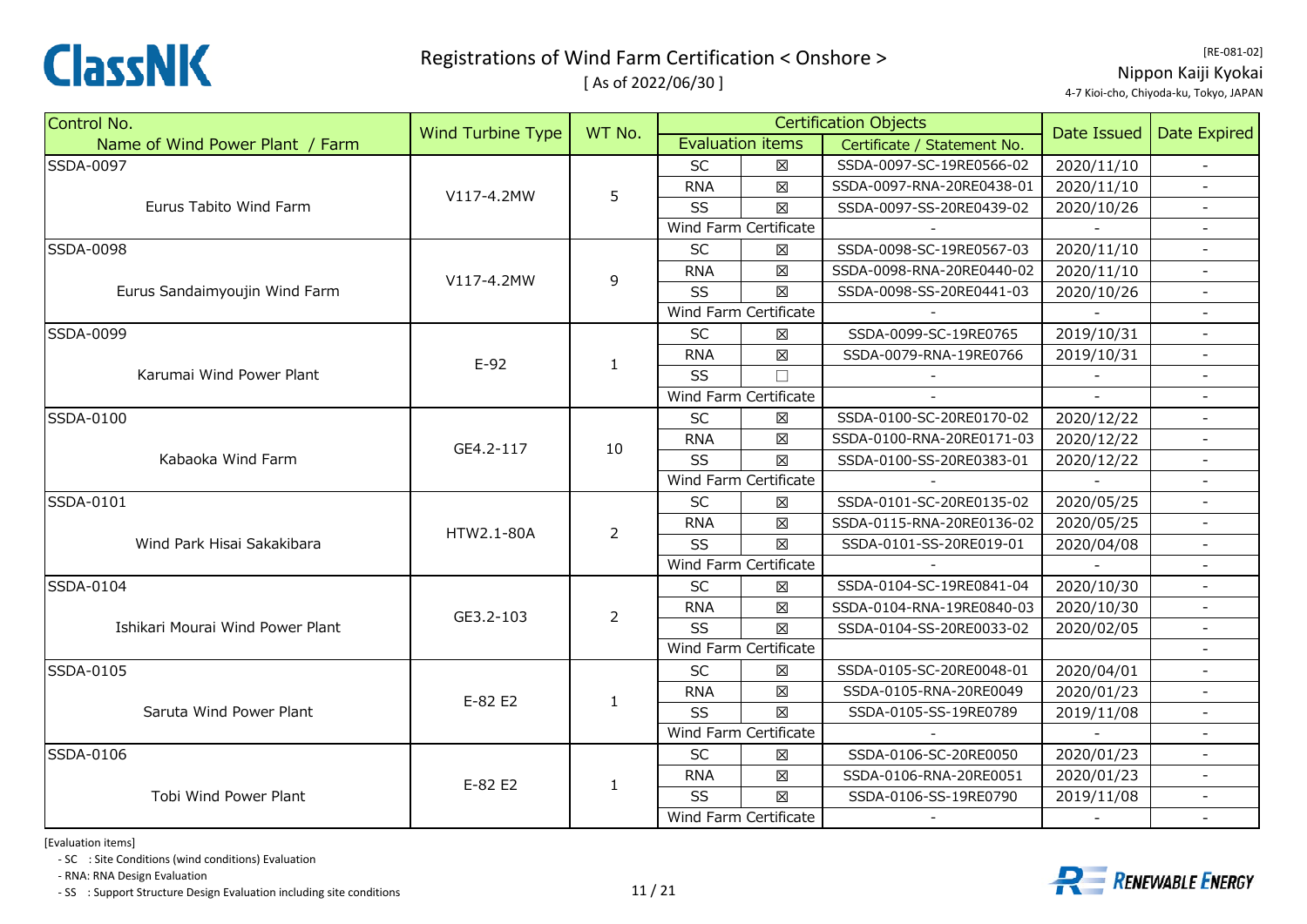

[ As of 2022/06/30 ]

[RE‐081‐02] Nippon Kaiji Kyokai 4‐7 Kioi‐cho, Chiyoda‐ku, Tokyo, JAPAN

| Control No.                              | Wind Turbine Type | WT No.         |            |                         | <b>Certification Objects</b> |                                                                                                               | Date Expired             |
|------------------------------------------|-------------------|----------------|------------|-------------------------|------------------------------|---------------------------------------------------------------------------------------------------------------|--------------------------|
| Name of Wind Power Plant / Farm          |                   |                |            | <b>Evaluation items</b> | Certificate / Statement No.  |                                                                                                               |                          |
| SSDA-0108                                |                   |                | <b>SC</b>  | 区                       | SSDA-0108-SC-19RE0930        | 2019/12/24                                                                                                    | $\overline{\phantom{a}}$ |
|                                          | E-82 E2           | $\overline{7}$ | <b>RNA</b> | $\boxtimes$             | SSDA-0108-RNA-19RE0931       | 2019/12/24                                                                                                    |                          |
| New Noshiro Wind Power Plant             |                   |                | SS         | $\boxtimes$             | SSDA-0108-SS-19RE0932        | 2019/12/24                                                                                                    |                          |
|                                          |                   |                |            | Wind Farm Certificate   |                              |                                                                                                               | $\blacksquare$           |
| SSDA-0109                                |                   |                | SC         | X                       | SSDA-0109-SC-20RE0287-01     | 2020/08/19                                                                                                    | $\blacksquare$           |
|                                          | V105-3.6MW        | 11             | <b>RNA</b> | $\boxtimes$             | SSDA-0109-RNA-20RE0288-01    | 2020/08/19                                                                                                    | $\blacksquare$           |
| Noheji Mutsuwan Wind Power Plant         |                   |                | SS         | $\boxtimes$             | SSDA-0109-SS-20RE0323-02     | 2020/09/10                                                                                                    |                          |
|                                          |                   |                |            | Wind Farm Certificate   |                              |                                                                                                               |                          |
| SSDA-0110                                |                   |                | <b>SC</b>  | ⊠                       | SSDA-0110-SC-20RE0498-02     | 2021/02/03                                                                                                    |                          |
|                                          | V117-4.2MW        | 10             | <b>RNA</b> | 区                       | SSDA-0110-RNA-20RE0499-02    | 2021/02/03                                                                                                    | $\blacksquare$           |
| Miyagi Kami Wind Power Plant             |                   |                | SS         | $\boxtimes$             | SSDA-0110-SS-20RE0605        | 2020/12/18                                                                                                    | $\overline{a}$           |
|                                          |                   |                |            | Wind Farm Certificate   |                              |                                                                                                               |                          |
| SSDA-0111                                |                   |                | <b>SC</b>  | X                       | SSDA-0111-SC-20RE0500-02     | 2020/12/17                                                                                                    | $\equiv$                 |
|                                          | V105-3.6MW        | 13             | <b>RNA</b> | $\boxtimes$             | SSDA-0111-RNA-20RE0501-02    | 2020/12/17                                                                                                    |                          |
| JRE Oritsumedake-Minami Wind Power Plant |                   |                | SS         | $\boxtimes$             | SSDA-0111-SS-20RE0502-01     | 2020/11/11                                                                                                    | $\overline{\phantom{a}}$ |
|                                          |                   |                |            | Wind Farm Certificate   |                              |                                                                                                               | $\blacksquare$           |
| SSDA-0112                                |                   |                | SC         | $\boxtimes$             | SSDA-0112-SC-20RE0433-02     | 2020/12/18                                                                                                    | $\blacksquare$           |
|                                          | V105-3.6MW        | 11             | <b>RNA</b> | $\boxtimes$             | SSDA-0112-RNA-20RE0434-01    | 2020/12/18                                                                                                    |                          |
| Hirato Minami Power Plant                |                   |                | SS         | $\boxtimes$             | SSDA-0112-SS-20RE0503        | 2020/11/04                                                                                                    |                          |
|                                          |                   |                |            | Wind Farm Certificate   |                              | Date Issued<br>2021/12/17<br>2021/12/17<br>2019/11/22<br>2019/11/22<br>2020/03/30<br>2020/05/18<br>2020/10/02 |                          |
| SSDA-0113                                |                   |                | <b>SC</b>  | $\boxtimes$             | SSDA-0113-SC-21RE0626-01     |                                                                                                               | $\blacksquare$           |
|                                          | E-82 E2           | $\overline{2}$ | <b>RNA</b> | 区                       | SSDA-0113-RNA-21RE0627-01    |                                                                                                               | $\overline{\phantom{a}}$ |
| Otobe Wind Power Plant                   |                   |                | SS         | $\Box$                  |                              |                                                                                                               |                          |
|                                          |                   |                |            | Wind Farm Certificate   |                              |                                                                                                               |                          |
| SSDA-0114                                |                   |                | <b>SC</b>  | X                       | SSDA-0114-SC-19RE0830        |                                                                                                               | $\blacksquare$           |
|                                          | <b>KWT300</b>     | $\overline{2}$ | <b>RNA</b> | $\Box$                  |                              |                                                                                                               | $\overline{\phantom{a}}$ |
| Miura-Miyagawa Wind Power Plant          |                   |                | SS         | X                       | SSDA-0114-SS-19RE0831        |                                                                                                               | $\overline{\phantom{a}}$ |
|                                          |                   |                |            | Wind Farm Certificate   |                              |                                                                                                               | $\blacksquare$           |
| SSDA-0115                                |                   |                | SC         | $\boxtimes$             | SSDA-0115-SC-20RE0140-02     |                                                                                                               |                          |
|                                          | GE4.2-117         | 18             | <b>RNA</b> | $\boxtimes$             | SSDA-0115-RNA-20RE0141-03    |                                                                                                               |                          |
| Yuchi Wind Farm                          |                   |                | SS         | $\boxtimes$             | SSDA-0115-SS-20RE0384-01     |                                                                                                               |                          |
|                                          |                   |                |            | Wind Farm Certificate   |                              |                                                                                                               | $\overline{\phantom{a}}$ |

[Evaluation items]

‐ SC : Site Conditions (wind conditions) Evaluation

‐ RNA: RNA Design Evaluation

‐ SS : Support Structure Design Evaluation including site conditions 12 / 21



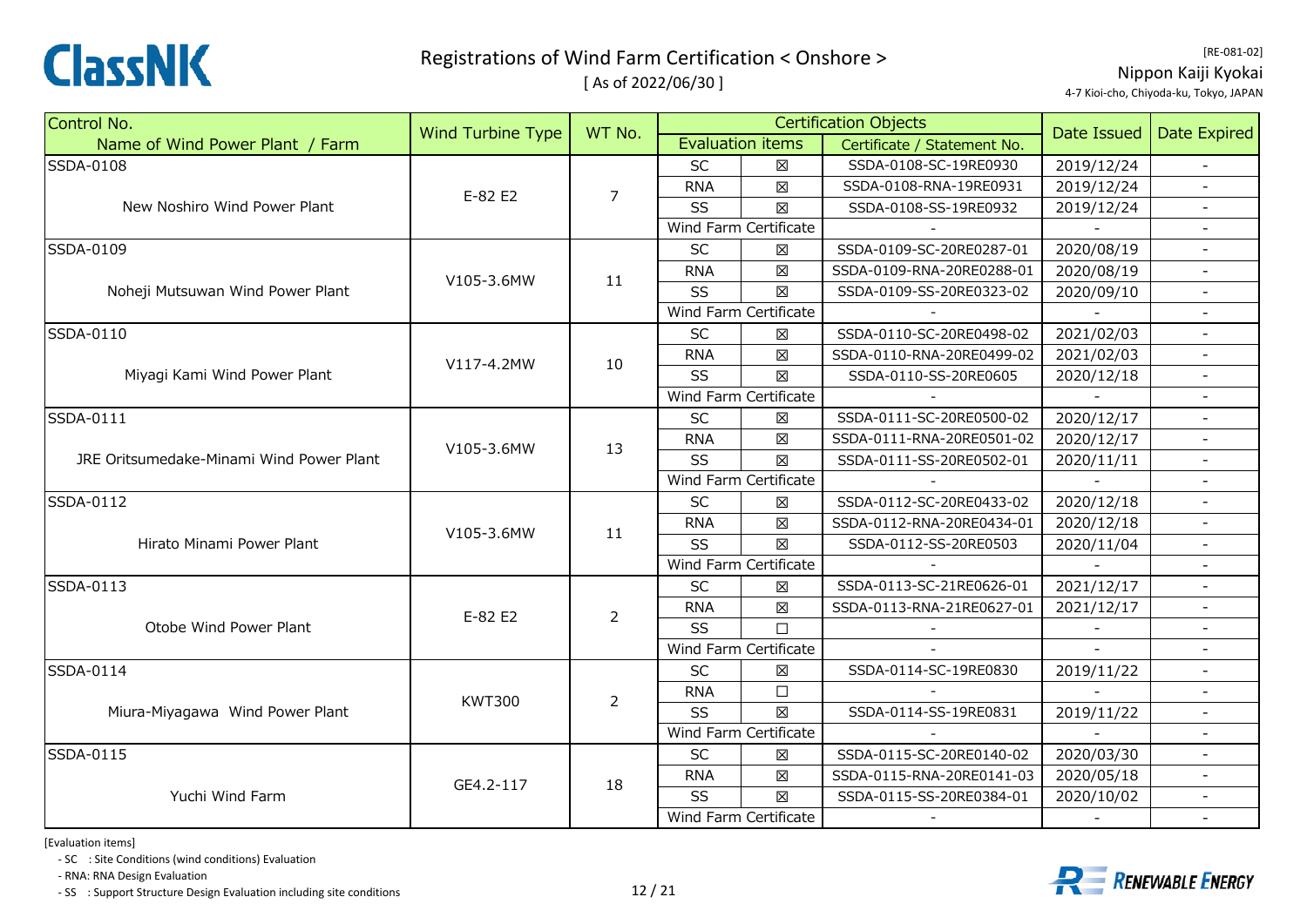

[ As of 2022/06/30 ]

[RE‐081‐02] Nippon Kaiji Kyokai 4‐7 Kioi‐cho, Chiyoda‐ku, Tokyo, JAPAN

| Control No.                       | Wind Turbine Type | WT No.         |            | <b>Certification Objects</b> |                             |             | Date Expired             |
|-----------------------------------|-------------------|----------------|------------|------------------------------|-----------------------------|-------------|--------------------------|
| Name of Wind Power Plant / Farm   |                   |                |            | <b>Evaluation items</b>      | Certificate / Statement No. | Date Issued |                          |
| SSDA-0116                         |                   |                | SC         | $\boxtimes$                  | SSDA-0116-SC-20RE0599-03    | 2021/02/19  | $\sim$                   |
|                                   | V117-4.2MW        | 27             | <b>RNA</b> | 区                            | SSDA-0116-RNA-20RE0642-03   | 2021/04/30  |                          |
| Sumita-Tono Wind Farm             |                   |                | SS         | $\boxtimes$                  | SSDA-0116-SS-21RE0188-02    | 2021/04/30  |                          |
|                                   |                   |                |            | Wind Farm Certificate        | SSDA-0116-WFC-21RE0367      | 2021/06/16  | $\blacksquare$           |
| SSDA-0117                         |                   |                | <b>SC</b>  | $\boxtimes$                  | SSDA-0117-SC-21RE0657       | 2021/12/22  | $\blacksquare$           |
|                                   | GE3.2-103         | 12             | <b>RNA</b> | $\boxtimes$                  | SSDA-0117-RNA-21RE0658      | 2021/12/22  | $\blacksquare$           |
| Abukuma Wind Farm Unit 1          |                   |                | SS         | $\boxtimes$                  | SSDA-0117-SS-21RE0659-01    | 2022/01/12  |                          |
|                                   |                   |                |            | Wind Farm Certificate        |                             |             |                          |
| SSDA-0118                         |                   |                | SC         | X                            | SSDA-0118-SC-21RE0660       | 2021/12/22  |                          |
|                                   | GE3.2-103         | 12             | <b>RNA</b> | 区                            | SSDA-0118-RNA-21RE0661      | 2021/12/22  | $\overline{\phantom{a}}$ |
| Abukuma Wind Farm Unit 2          |                   |                | SS         | $\boxtimes$                  | SSDA-0118-SS-21RE0662-01    | 2022/01/12  | $\blacksquare$           |
|                                   |                   |                |            | Wind Farm Certificate        |                             |             |                          |
| SSDA-0119                         |                   |                | <b>SC</b>  | 区                            | SSDA-0119-SC-21RE0607       | 2021/11/24  |                          |
|                                   | GE3.2-103         | 12             | <b>RNA</b> | 区                            | SSDA-0119-RNA-21RE0608      | 2021/11/24  |                          |
| Abukuma Wind Farm Unit 3          |                   |                | SS         | 区                            | SSDA-0119-SS-21RE0609-02    | 2022/01/12  | $\overline{\phantom{a}}$ |
|                                   |                   |                |            | Wind Farm Certificate        |                             |             | $\blacksquare$           |
| SSDA-0120                         |                   | 6              | <b>SC</b>  | 区                            | SSDA-0120-SC-21RE0610       | 2021/11/24  | $\equiv$                 |
|                                   | GE3.2-103         |                | <b>RNA</b> | $\boxtimes$                  | SSDA-0120-RNA-21RE0611      | 2021/11/24  |                          |
| Abukuma Wind Farm Unit 4          |                   |                | SS         | 区                            | SSDA-0120-SS-21RE0612-02    | 2022/01/12  |                          |
|                                   |                   |                |            | Wind Farm Certificate        |                             |             |                          |
| SSDA-0123                         |                   |                | <b>SC</b>  | X                            | SSDA-0123-SC-21RE0521       | 2021/09/24  | $\mathbf{r}$             |
|                                   | GE3.2-103         | 3              | <b>RNA</b> | 区                            | SSDA-0123-RNA-21RE0522      | 2021/09/24  |                          |
| Ishikawa Wajima Wind Farm         |                   |                | SS         | $\boxtimes$                  | SSDA-0123-SS-21RE0523       | 2021/09/24  |                          |
|                                   |                   |                |            | Wind Farm Certificate        |                             |             |                          |
| SSDA-0124                         |                   |                | <b>SC</b>  | ⊠                            | SSDA-0124-SC-19RE0873-02    | 2021/01/25  | $\blacksquare$           |
|                                   | SWT-4.3-120       | $\overline{2}$ | <b>RNA</b> | $\boxtimes$                  | SSDA-0124-RNA-20RE0627-01   | 2021/01/25  | $\overline{\phantom{a}}$ |
| Noheji-Shibasaki Wind Power Plant |                   |                | SS         | $\boxtimes$                  | SSDA-0124-SS-20RE0603-02    | 2021/01/25  | $\overline{\phantom{a}}$ |
|                                   |                   |                |            | Wind Farm Certificate        |                             |             |                          |
| SSDA-0125                         |                   |                | <b>SC</b>  | $\boxtimes$                  | SSDA-0125-SC-20RE0209       | 2020/03/26  |                          |
|                                   | SWT-3.4-108       | $\,8\,$        | <b>RNA</b> | X                            | SSDA-0125-RNA-20RE0210-01   | 2021/01/29  |                          |
| Karatsu Chinzei Wind Farm         |                   |                | SS         | 冈                            | SSDA-0125-SS-20RE0306-01    | 2020/07/08  | $\overline{\phantom{a}}$ |
|                                   |                   |                |            | Wind Farm Certificate        |                             |             | $\sim$                   |

[Evaluation items]

‐ SC : Site Conditions (wind conditions) Evaluation

‐ RNA: RNA Design Evaluation

‐ SS : Support Structure Design Evaluation including site conditions 13 / 21



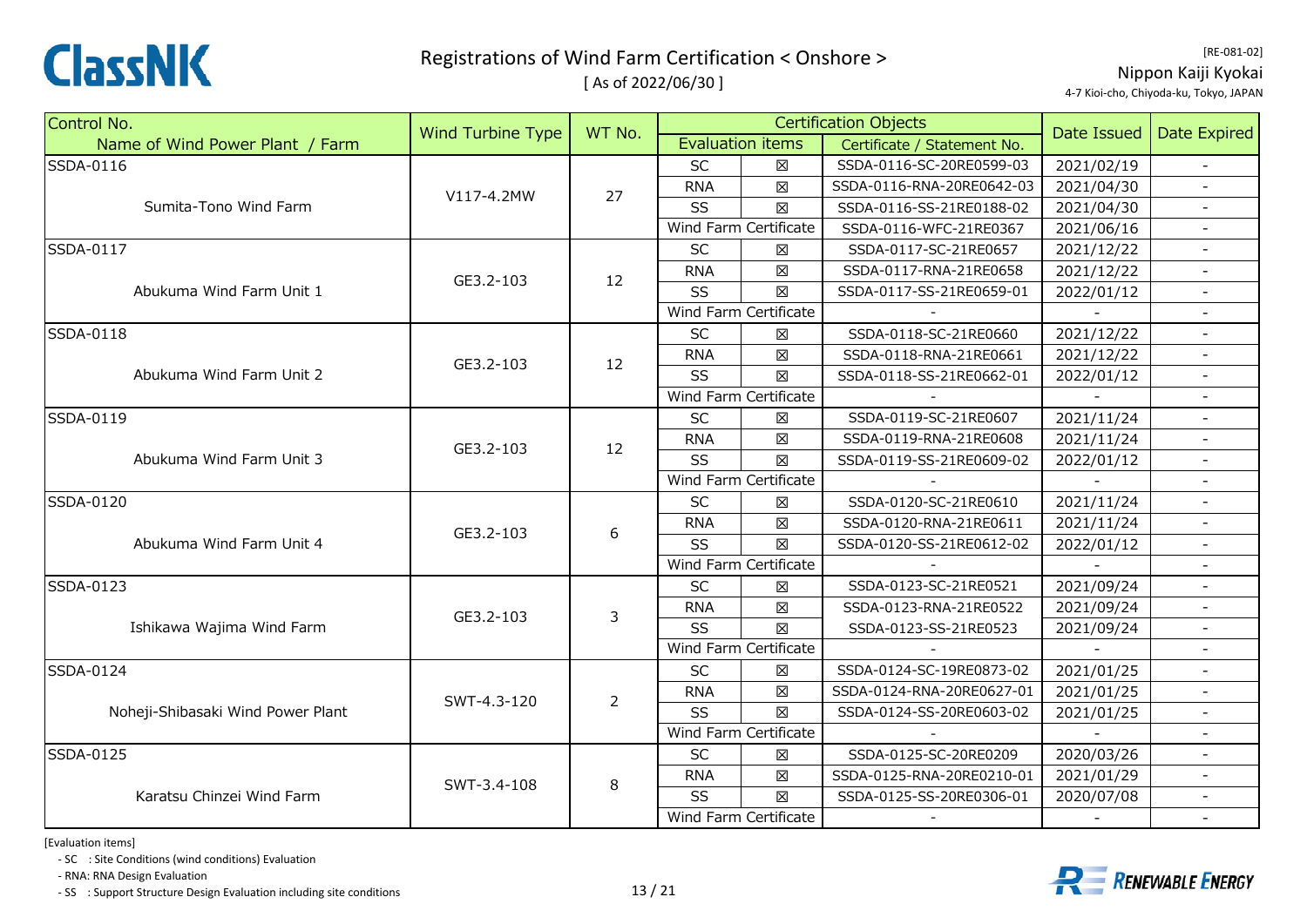

[ As of 2022/06/30 ]

[RE‐081‐02] Nippon Kaiji Kyokai 4‐7 Kioi‐cho, Chiyoda‐ku, Tokyo, JAPAN

| Control No.                       |                          | WT No.                                                                                          |            |                         | <b>Certification Objects</b> |                                                                                                                            |                          |
|-----------------------------------|--------------------------|-------------------------------------------------------------------------------------------------|------------|-------------------------|------------------------------|----------------------------------------------------------------------------------------------------------------------------|--------------------------|
| Name of Wind Power Plant / Farm   | <b>Wind Turbine Type</b> |                                                                                                 |            | <b>Evaluation items</b> | Certificate / Statement No.  | Date Issued                                                                                                                | <b>Date Expired</b>      |
| SSDA-0126                         |                          |                                                                                                 | SC         | 区                       | SSDA-0126-SC-19RE0935-02     | 2020/07/10                                                                                                                 |                          |
|                                   | $E-92$                   |                                                                                                 | <b>RNA</b> | $\boxtimes$             | SSDA-0126-RNA-19RE0936-02    | 2020/07/10                                                                                                                 |                          |
| Ohsekidai Wind Power Plant        |                          |                                                                                                 | SS         | $\Box$                  |                              |                                                                                                                            |                          |
|                                   |                          | $\overline{4}$<br>4<br>$\overline{4}$<br>$\mathbf{1}$<br>10<br>$\overline{2}$<br>$\overline{2}$ |            | Wind Farm Certificate   |                              |                                                                                                                            |                          |
| SSDA-0127                         |                          |                                                                                                 | SC         | $\boxtimes$             | SSDA-0127-SC-19RE0937-02     | 2020/07/10                                                                                                                 | $\blacksquare$           |
|                                   | $E-92$                   |                                                                                                 | <b>RNA</b> | $\boxtimes$             | SSDA-0127-RNA-19RE0938-02    | 2020/07/10                                                                                                                 |                          |
| Tsurugamine Wind Power Plant      |                          |                                                                                                 | SS         | $\Box$                  |                              |                                                                                                                            |                          |
|                                   |                          |                                                                                                 |            | Wind Farm Certificate   |                              |                                                                                                                            |                          |
| SSDA-0128                         |                          |                                                                                                 | SC         | ⊠                       | SSDA-0128-SC-19RE0939-02     | 2020/07/10                                                                                                                 |                          |
|                                   | $E-92$                   |                                                                                                 | <b>RNA</b> | $\boxtimes$             | SSDA-0128-RNA-19RE0940-02    | 2020/07/10                                                                                                                 | $\overline{\phantom{a}}$ |
| Zatouzuka Wind Power Plant        |                          |                                                                                                 | SS         | $\Box$                  |                              |                                                                                                                            |                          |
|                                   |                          |                                                                                                 |            | Wind Farm Certificate   |                              |                                                                                                                            |                          |
| SSDA-0129                         |                          |                                                                                                 | SC         | $\boxtimes$             | SSDA-0129-SC-21RE0202        | 2021/04/05                                                                                                                 |                          |
|                                   | SWT-4.3-120              |                                                                                                 | <b>RNA</b> | 区                       | SSDA-0129-RNA-21RE0203-01    | 2022/01/11                                                                                                                 |                          |
| Shimamaki Wind Power Plant        |                          |                                                                                                 | SS         | X                       | SSDA-0129-SS-21RE0285        | 2021/05/11                                                                                                                 | $\overline{\phantom{a}}$ |
|                                   |                          |                                                                                                 |            | Wind Farm Certificate   |                              |                                                                                                                            |                          |
| SSDA-0130                         |                          |                                                                                                 | <b>SC</b>  | 区                       | SSDA-0130-SC-20RE0217-01     | 2022/02/24                                                                                                                 |                          |
|                                   |                          |                                                                                                 | <b>RNA</b> | $\boxtimes$             | SSDA-0130-RNA-20RE0218-02    | 2022/02/24                                                                                                                 |                          |
| Kaminokuni Wind Power Plant No.2  | SWT-4.3-120              |                                                                                                 | SS         | $\boxtimes$             | SSDA-0130-SS-20RE0219-01     | 2021/04/09                                                                                                                 |                          |
|                                   |                          |                                                                                                 |            | Wind Farm Certificate   |                              | 2020/06/11<br>2020/06/11<br>2020/07/14<br>2020/06/11<br>2020/06/11<br>2020/07/14<br>2020/03/31<br>2020/03/05<br>2020/06/23 |                          |
| SSDA-0131                         |                          |                                                                                                 | <b>SC</b>  | $\boxtimes$             | SSDA-0131-SC-20RE0298        |                                                                                                                            | $\omega$                 |
|                                   | GE3.2-103                |                                                                                                 | <b>RNA</b> | $\boxtimes$             | SSDA-0131-RNA-20RE0299       |                                                                                                                            |                          |
| Furubira Ranch Wind Farm          |                          |                                                                                                 | SS         | $\boxtimes$             | SSDA-0131-SS-20RE0353        |                                                                                                                            | $\blacksquare$           |
|                                   |                          |                                                                                                 |            | Wind Farm Certificate   |                              |                                                                                                                            |                          |
| SSDA-0132                         |                          |                                                                                                 | <b>SC</b>  | 区                       | SSDA-0132-SC-20RE0300        |                                                                                                                            | $\blacksquare$           |
|                                   | GE3.2-103                |                                                                                                 | <b>RNA</b> | $\boxtimes$             | SSDA-0132-RNA-20RE0301       |                                                                                                                            | $\overline{a}$           |
| Furubira-cho Wind Power Plant     |                          |                                                                                                 | SS         | X                       | SSDA-0132-SS-20RE0354        |                                                                                                                            |                          |
|                                   |                          |                                                                                                 |            | Wind Farm Certificate   |                              |                                                                                                                            |                          |
| SSDA-0133                         |                          |                                                                                                 | <b>SC</b>  | X                       | SSDA-0133-SC-20RE0132-01     |                                                                                                                            |                          |
|                                   | E-70 E4                  |                                                                                                 | <b>RNA</b> | $\boxtimes$             | SSDA-0133-RNA-20RE0133       |                                                                                                                            |                          |
| Ishikari Shinkominami Power Plant |                          | 1                                                                                               | SS         | 区                       | SSDA-0133-SS-20RE0134-02     |                                                                                                                            |                          |
|                                   |                          |                                                                                                 |            | Wind Farm Certificate   |                              |                                                                                                                            | $\sim$                   |

[Evaluation items]

‐ SC : Site Conditions (wind conditions) Evaluation

‐ RNA: RNA Design Evaluation

‐ SS : Support Structure Design Evaluation including site conditions 14 / 21

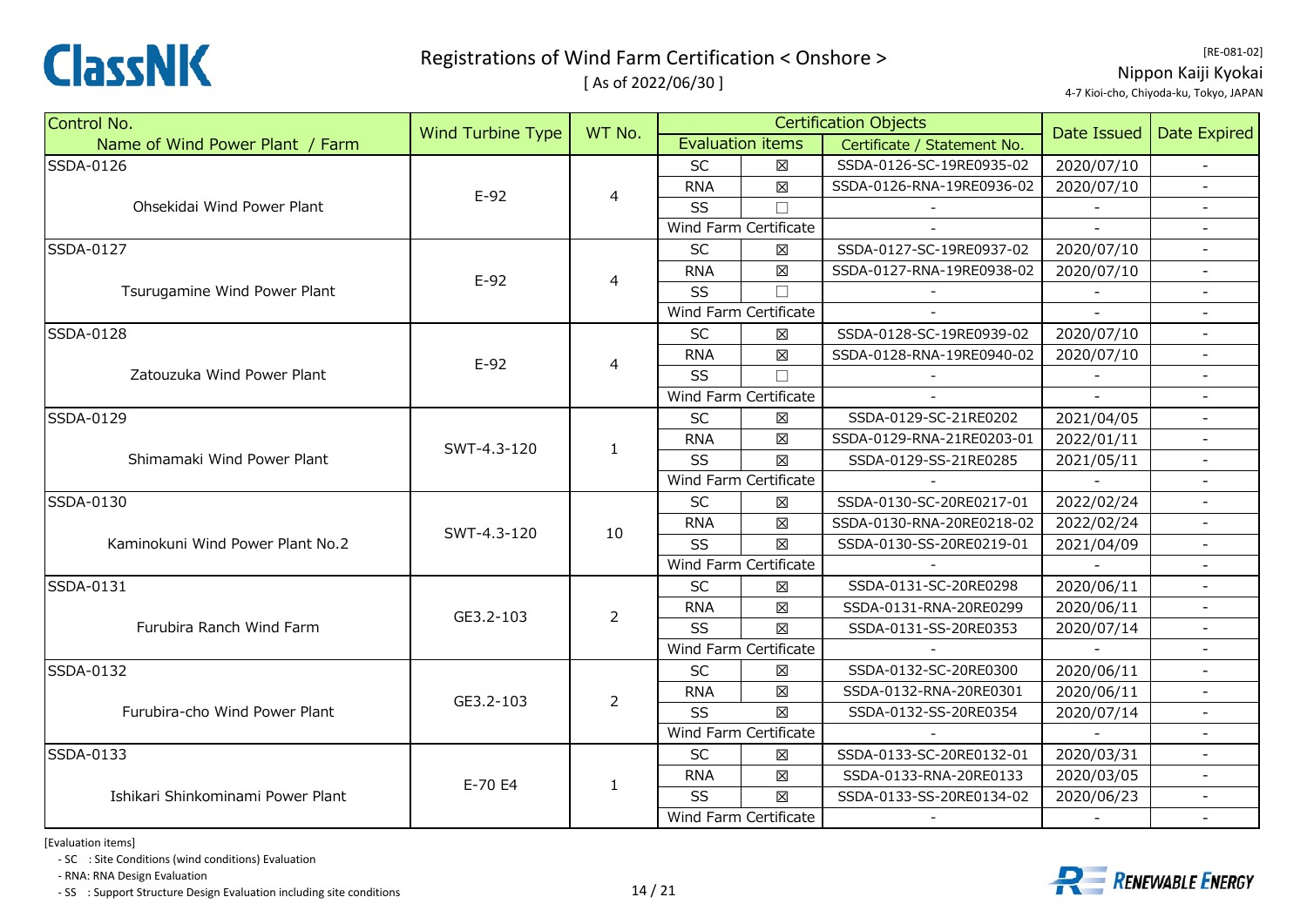

[ As of 2022/06/30 ]

[RE‐081‐02] Nippon Kaiji Kyokai 4‐7 Kioi‐cho, Chiyoda‐ku, Tokyo, JAPAN

| Control No.                            | <b>Wind Turbine Type</b> | WT No.         |            |                         | <b>Certification Objects</b> | Date Issued | <b>Date Expired</b>      |
|----------------------------------------|--------------------------|----------------|------------|-------------------------|------------------------------|-------------|--------------------------|
| Name of Wind Power Plant / Farm        |                          |                |            | <b>Evaluation items</b> | Certificate / Statement No.  |             |                          |
| SSDA-0134                              |                          |                | <b>SC</b>  | 図                       | SSDA-0134-SC-20RE0137-01     | 2020/03/10  |                          |
|                                        | HTW2.0-86                | $\overline{4}$ | <b>RNA</b> | $\boxtimes$             | SSDA-0134-RNA-20RE0138-01    | 2020/03/10  |                          |
| Sumitomo Forestry Mie Wind Power Plant |                          |                | SS         | $\Box$                  |                              |             |                          |
|                                        |                          |                |            | Wind Farm Certificate   |                              |             |                          |
| SSDA-0136                              |                          |                | SC         | X                       | SSDA-0136-SC-22RE0024        | 2022/01/17  | $\sim$                   |
|                                        | GE3.2-103                | 3              | <b>RNA</b> | 区                       | SSDA-0136-RNA-22RE0025       | 2022/01/17  | $\overline{a}$           |
| Kawauchi Wind Power Plant              |                          |                | SS         | 図                       | SSDA-0136-SS-22RE0050        | 2022/01/31  |                          |
|                                        |                          |                |            | Wind Farm Certificate   |                              |             |                          |
| SSDA-0137                              |                          |                | <b>SC</b>  | ⊠                       | SSDA-0137-SC-21RE0579        | 2021/10/29  |                          |
|                                        | GE4.2-117                | 19             | <b>RNA</b> | $\boxtimes$             | SSDA-0137-RNA-21RE0580       | 2021/10/29  | $\blacksquare$           |
| Green Power Fukaura Wind Power Plant   |                          |                | SS         | 図                       | SSDA-0137-SS-21RE0581        | 2021/10/29  | $\mathbf{r}$             |
|                                        |                          |                |            | Wind Farm Certificate   | SSDA-0137-WFC-21RE0578       | 2021/10/29  |                          |
| SSDA-0138                              |                          |                | <b>SC</b>  | 図                       | SSDA-0138-SC-21RE0190-02     | 2021/04/16  | $\equiv$                 |
| Azuma-Kogen Wind Power Plant           | V105-3.6MW               | 9              | <b>RNA</b> | 区                       | SSDA-0138-RNA-21RE0191-01    | 2021/04/16  |                          |
|                                        |                          |                | <b>SS</b>  | 冈                       | SSDA-0138-SS-21RE0192-02     | 2021/07/01  |                          |
|                                        |                          |                |            | Wind Farm Certificate   |                              |             |                          |
| SSDA-0139                              |                          | 5              | <b>SC</b>  | 冈                       | SSDA-0139-SC-20RE0588        | 2020/12/14  |                          |
|                                        |                          |                | <b>RNA</b> | $\boxtimes$             | SSDA-0139-RNA-20RE0589-02    | 2021/02/03  |                          |
| Oita Wind Farm West                    | GE3.2-103                |                | SS         | 図                       | SSDA-0139-SS-20RE0602        | 2020/12/17  | $\blacksquare$           |
|                                        |                          |                |            | Wind Farm Certificate   |                              |             |                          |
| SSDA-0140                              |                          |                | SC         | 区                       | SSDA-0140-SC-20RE0564-01     | 2021/01/22  | $\overline{a}$           |
|                                        | $E-92$                   | 3              | <b>RNA</b> | 図                       | SSDA-0140-RNA-21RE0043       | 2021/01/22  |                          |
| Namimatsu Wind Power Plant             |                          |                | SS         | $\boxtimes$             | SSDA-0140-SS-20RE0565-01     | 2021/01/22  | $\overline{\phantom{a}}$ |
|                                        |                          |                |            | Wind Farm Certificate   |                              |             |                          |
| SSDA-0141                              |                          |                | <b>SC</b>  | 区                       | SSDA-0141-SC-21RE0553        | 2021/10/14  |                          |
|                                        | GE3.2-103                | 28             | <b>RNA</b> | $\boxtimes$             | SSDA-0141-RNA-21RE0554-01    | 2021/10/20  | $\sim$                   |
| Abukuma South Wind Power Plant         |                          |                | SS         | 区                       | SSDA-0141-SS-21RE0559        | 2021/10/20  |                          |
|                                        |                          |                |            | Wind Farm Certificate   |                              |             |                          |
| SSDA-0142                              |                          |                | SC         | $\boxtimes$             | SSDA-0142-SC-21RE0046-01     | 2021/02/26  |                          |
|                                        | $E-92$                   | $\mathbf{1}$   | <b>RNA</b> | 区                       | SSDA-0142-RNA-21RE0097       | 2021/02/26  |                          |
| Kazenomori Ishikari Power Plant        |                          |                | SS         | 区                       | SSDA-0142-SS-21RE0047-01     | 2021/02/26  | $\overline{\phantom{a}}$ |
|                                        |                          |                |            | Wind Farm Certificate   |                              |             | $\blacksquare$           |

[Evaluation items]

‐ SC : Site Conditions (wind conditions) Evaluation

‐ RNA: RNA Design Evaluation

‐ SS : Support Structure Design Evaluation including site conditions 15 / 21



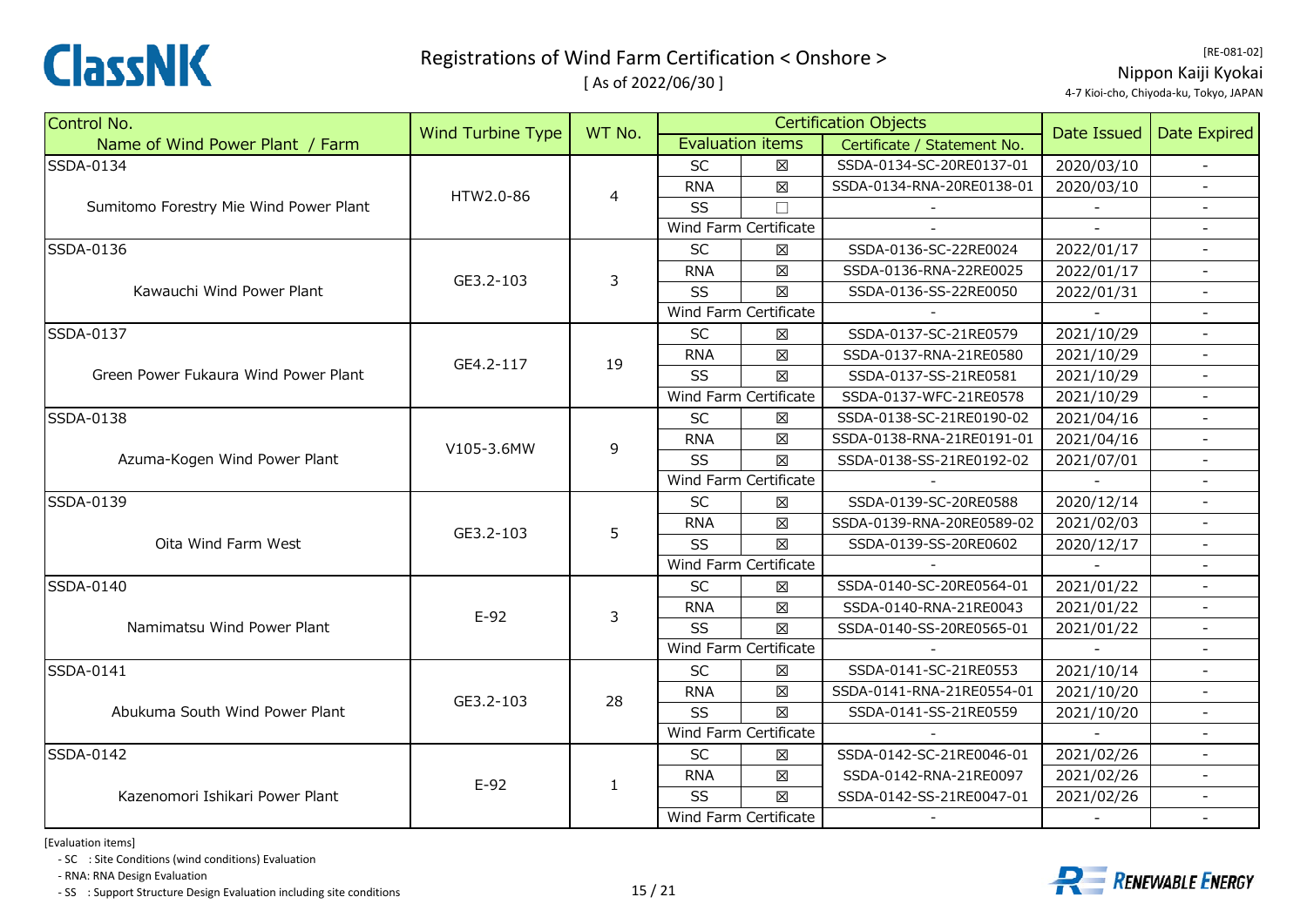

[ As of 2022/06/30 ]

[RE‐081‐02] Nippon Kaiji Kyokai 4‐7 Kioi‐cho, Chiyoda‐ku, Tokyo, JAPAN

| Control No.                                  | Wind Turbine Type | WT No.         |            |                       | <b>Certification Objects</b> | Date Issued                                                                                                                | Date Expired             |
|----------------------------------------------|-------------------|----------------|------------|-----------------------|------------------------------|----------------------------------------------------------------------------------------------------------------------------|--------------------------|
| Name of Wind Power Plant / Farm              |                   |                |            | Evaluation items      | Certificate / Statement No.  |                                                                                                                            |                          |
| SSDA-0143                                    |                   |                | SC         | $\boxtimes$           | SSDA-0143-SC-20RE0410-02     | 2020/12/11                                                                                                                 | $\sim$                   |
|                                              | GE4.2-117         | 5              | <b>RNA</b> | $\boxtimes$           | SSDA-0143-RNA-20RE0411-02    | 2020/12/11                                                                                                                 |                          |
| Esashi Wind Power Plant                      |                   |                | SS         | $\boxtimes$           | SSDA-0143-SS-20RE0496-01     | 2020/12/11                                                                                                                 |                          |
|                                              |                   |                |            | Wind Farm Certificate |                              |                                                                                                                            |                          |
| <b>SSDA-0144</b>                             |                   |                | SC         | $\boxtimes$           | SSDA-0144-SC-21RE0098        | 2021/02/26                                                                                                                 | $\overline{\phantom{a}}$ |
|                                              | $E-92$            | 3              | <b>RNA</b> | $\Box$                |                              |                                                                                                                            | $\blacksquare$           |
| Matsuura Wind Power Plant No.1 / No.2 / No.3 |                   |                | SS         | $\boxtimes$           | SSDA-0144-SS-21RE0099        | 2021/02/26                                                                                                                 |                          |
|                                              |                   |                |            | Wind Farm Certificate |                              |                                                                                                                            |                          |
| SSDA-0146                                    |                   |                | <b>SC</b>  | ⊠                     | SSDA-0146-SC-21RE0349-01     | 2021/10/26                                                                                                                 |                          |
|                                              | V117-4.2MW        | $\overline{2}$ | <b>RNA</b> | $\boxtimes$           | SSDA-0146-RNA-21RE0350-01    | 2021/10/26                                                                                                                 | $\blacksquare$           |
| Atsumi Wind Power Plant                      |                   |                | SS         | $\boxtimes$           | SSDA-0146-SS-21RE0432-01     | 2021/10/26                                                                                                                 | $\blacksquare$           |
|                                              |                   |                |            | Wind Farm Certificate |                              |                                                                                                                            |                          |
| SSDA-0147                                    |                   |                | SC         | X                     | SSDA-0147-SC-22RE0114        | 2022/02/28                                                                                                                 | $\equiv$                 |
| Rusutsu Wind Power Plant                     | GE4.2-117         | 15             | <b>RNA</b> | $\boxtimes$           | SSDA-0147-RNA-22RE0115       | 2022/02/28                                                                                                                 |                          |
|                                              |                   |                | SS         | $\boxtimes$           | SSDA-0150-SS-22RE0116        | 2022/02/28                                                                                                                 | $\overline{\phantom{a}}$ |
|                                              |                   |                |            | Wind Farm Certificate |                              |                                                                                                                            | $\blacksquare$           |
| <b>SSDA-0148</b>                             |                   |                | <b>SC</b>  | $\boxtimes$           | SSDA-0148-SC-21RE0223-01     | 2021/05/27                                                                                                                 |                          |
|                                              |                   | $\overline{2}$ | <b>RNA</b> | $\boxtimes$           | SSDA-0148-RNA-21RE0224-02    | 2021/07/01                                                                                                                 | $\overline{\phantom{a}}$ |
| Akita Araya Wind Farm                        | V105-3.6MW        |                | SS         | $\boxtimes$           | SSDA-0148-SS-21RE0325-02     | 2021/08/17                                                                                                                 |                          |
|                                              |                   |                |            | Wind Farm Certificate |                              | 2022/02/01<br>2022/02/01<br>2022/02/01<br>2021/11/08<br>2022/01/17<br>2021/11/08<br>2021/05/12<br>2022/01/17<br>2021/05/12 |                          |
| SSDA-0149                                    |                   |                | <b>SC</b>  | X                     | SSDA-0150-SC-22RE0051        |                                                                                                                            | $\blacksquare$           |
|                                              | E-115 EP3 E3      | $\mathbf{1}$   | <b>RNA</b> | X                     | SSDA-0150-RNA-22RE0052       |                                                                                                                            |                          |
| Kazenomori Oga Wind Power Plant              |                   |                | SS         | $\boxtimes$           | SSDA-0150-SS-22RE0053        |                                                                                                                            |                          |
|                                              |                   |                |            | Wind Farm Certificate |                              |                                                                                                                            |                          |
| SSDA-0150                                    |                   |                | SC         | X                     | SSDA-0150-SC-21RE0326-01     |                                                                                                                            | $\blacksquare$           |
|                                              | SWT-4.3-130       | 7              | <b>RNA</b> | $\boxtimes$           | SSDA-0150-RNA-21RE0327-02    |                                                                                                                            | $\overline{\phantom{a}}$ |
| Eurus Tokoro-Nototo Wind Farm                |                   |                | SS         | $\boxtimes$           | SSDA-0150-SS-21RE0328-01     |                                                                                                                            | $\overline{\phantom{a}}$ |
|                                              |                   |                |            | Wind Farm Certificate |                              |                                                                                                                            |                          |
| SSDA-0151                                    |                   |                | SC         | $\boxtimes$           | SSDA-0151-SC-21RE0291        |                                                                                                                            |                          |
|                                              | SWT-4.3-130       |                | <b>RNA</b> | $\boxtimes$           | SSDA-0151-RNA-21RE0292-02    |                                                                                                                            |                          |
| Eurus Date Kitakogane Wind Farm              |                   | 3              | SS         | $\boxtimes$           | SSDA-0151-SS-21RE0293        |                                                                                                                            | $\overline{\phantom{a}}$ |
|                                              |                   |                |            | Wind Farm Certificate |                              |                                                                                                                            | $\sim$                   |

[Evaluation items]

‐ SC : Site Conditions (wind conditions) Evaluation

‐ RNA: RNA Design Evaluation

‐ SS : Support Structure Design Evaluation including site conditions 16 / 21



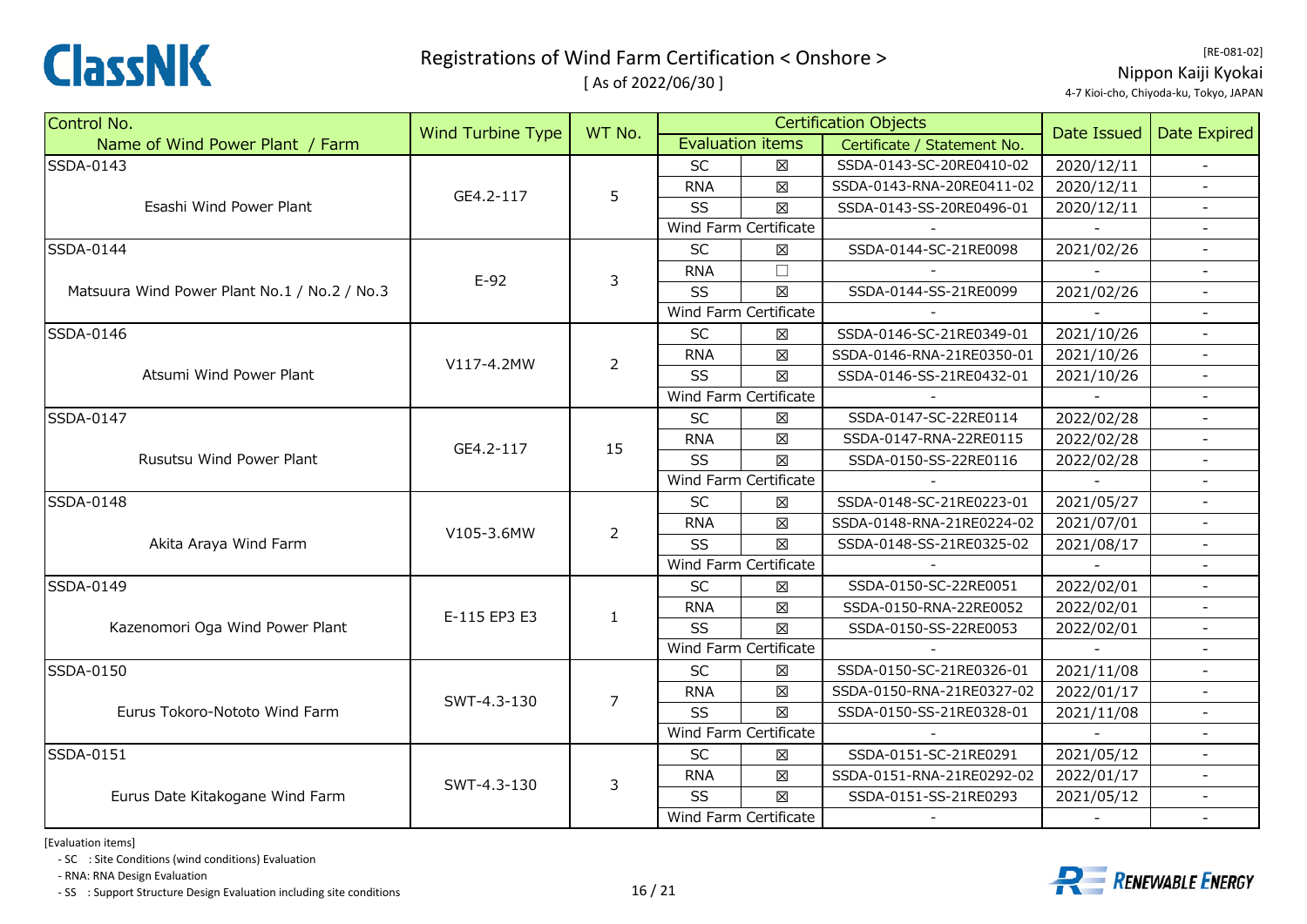

[ As of 2022/06/30 ]

[RE‐081‐02] Nippon Kaiji Kyokai 4‐7 Kioi‐cho, Chiyoda‐ku, Tokyo, JAPAN

| Control No.                          | <b>Wind Turbine Type</b> | WT No.         |            |                         | <b>Certification Objects</b> | Date Issued | <b>Date Expired</b>      |
|--------------------------------------|--------------------------|----------------|------------|-------------------------|------------------------------|-------------|--------------------------|
| Name of Wind Power Plant / Farm      |                          |                |            | <b>Evaluation items</b> | Certificate / Statement No.  |             |                          |
| SSDA-0152                            |                          |                | <b>SC</b>  | $\boxtimes$             | SSDA-0152-SC-21RE0643-02     | 2022/04/27  |                          |
|                                      | V117-4.2MW               | 12             | <b>RNA</b> | 区                       | SSDA-0152-RNA-21RE0644-03    | 2022/04/27  |                          |
| SGET Iwaizumi Wind Farm              |                          |                | SS         | $\boxtimes$             | SSDA-0152-SS-22RE0058-03     | 2022/04/27  |                          |
|                                      |                          |                |            | Wind Farm Certificate   |                              |             |                          |
| <b>SSDA-0153</b>                     |                          |                | SC         | X                       | SSDA-0153-SC-22RE0003-01     | 2022/03/17  | $\sim$                   |
|                                      | V105-3.6MW               | $\,8\,$        | <b>RNA</b> | 区                       | SSDA-0153-RNA-22RE0004-01    | 2022/03/17  |                          |
| Makikawa-Masaki Wind Farm            |                          |                | SS         | X                       | SSDA-0153-SS-22RE0056-01     | 2022/03/28  |                          |
|                                      |                          |                |            | Wind Farm Certificate   |                              |             |                          |
| SSDA-0154                            |                          |                | <b>SC</b>  | X                       | SSDA-0154-SC-21RE0133        | 2021/03/10  |                          |
|                                      | SWT-4.3-120              | 2              | <b>RNA</b> | X                       | SSDA-0154-RNA-21RE0134-01    | 2022/01/05  |                          |
| Nishime-Nishinosawa Wind Power Plant |                          |                | SS         | 区                       | SSDA-0154-SS-21RE0135        | 2021/03/10  | $\blacksquare$           |
|                                      |                          |                |            | Wind Farm Certificate   |                              |             |                          |
| SSDA-0155                            | E-82 E2                  |                | SC         | $\boxtimes$             | SSDA-0155-SC-21RE0450        | 2021/08/19  | $\equiv$                 |
| Towada Wind Power Plant              |                          | $\overline{2}$ | <b>RNA</b> | $\boxtimes$             | SSDA-0155-RNA-21RE0451-01    | 2021/12/24  |                          |
|                                      |                          |                | SS         | X                       | SSDA-0155-SS-21RE0452        | 2021/08/19  | $\overline{\phantom{a}}$ |
|                                      |                          |                |            | Wind Farm Certificate   |                              |             |                          |
| SSDA-0156                            |                          | 1              | SC         | X                       | SSDA-0156-SC-21RE0269        | 2021/04/30  |                          |
|                                      | SWT-4.3-130              |                | <b>RNA</b> | $\boxtimes$             | SSDA-0156-RNA-21RE0270       | 2021/04/30  |                          |
| Eurus Hamatonbetsu Wind Farm         |                          |                | SS         | 区                       | SSDA-0156-SS-21RE0271        | 2021/04/30  |                          |
|                                      |                          |                |            | Wind Farm Certificate   |                              |             |                          |
| SSDA-0157                            |                          |                | SC         | X                       | SSDA-0157-SC-21RE0231-01     | 2021/05/07  | $\overline{\phantom{a}}$ |
|                                      | SWT-4.3-130              | $\mathbf{1}$   | <b>RNA</b> | 区                       | SSDA-0157-RNA-21RE0232-01    | 2021/05/07  |                          |
| Eurus Enbetsu Wind Farm              |                          |                | <b>SS</b>  | 区                       | SSDA-0157-SS-21RE0233-01     | 2021/05/07  |                          |
|                                      |                          |                |            | Wind Farm Certificate   |                              |             |                          |
| <b>SSDA-0158</b>                     |                          |                | <b>SC</b>  | 区                       | SSDA-0158-SC-21RE0234-01     | 2021/05/07  |                          |
|                                      | SWT-4.3-130              | $\mathbf{1}$   | <b>RNA</b> | $\boxtimes$             | SSDA-0158-RNA-21RE0235-01    | 2021/05/07  | $\overline{\phantom{a}}$ |
| Eurus Teshio Wind Farm               |                          |                | SS         | X                       | SSDA-0158-SS-21RE0236-01     | 2021/05/07  |                          |
|                                      |                          |                |            | Wind Farm Certificate   |                              |             |                          |
| SSDA-0160                            |                          |                | SC         | $\boxtimes$             | SSDA-0160-SC-21RE0331        | 2021/05/31  |                          |
|                                      | SWT-4.3-120              | 8              | <b>RNA</b> | $\boxtimes$             | SSDA-0160-RNA-21RE0332       | 2021/05/31  |                          |
| Shin-Tomamae Winvilla Power Plant    | SWT-4.3-130              |                | SS         | X                       | SSDA-0160-SS-21RE0333        | 2021/05/31  | $\overline{\phantom{a}}$ |
|                                      |                          |                |            | Wind Farm Certificate   |                              |             | $\blacksquare$           |

[Evaluation items]

‐ SC : Site Conditions (wind conditions) Evaluation

‐ RNA: RNA Design Evaluation

‐ SS : Support Structure Design Evaluation including site conditions 17 / 21



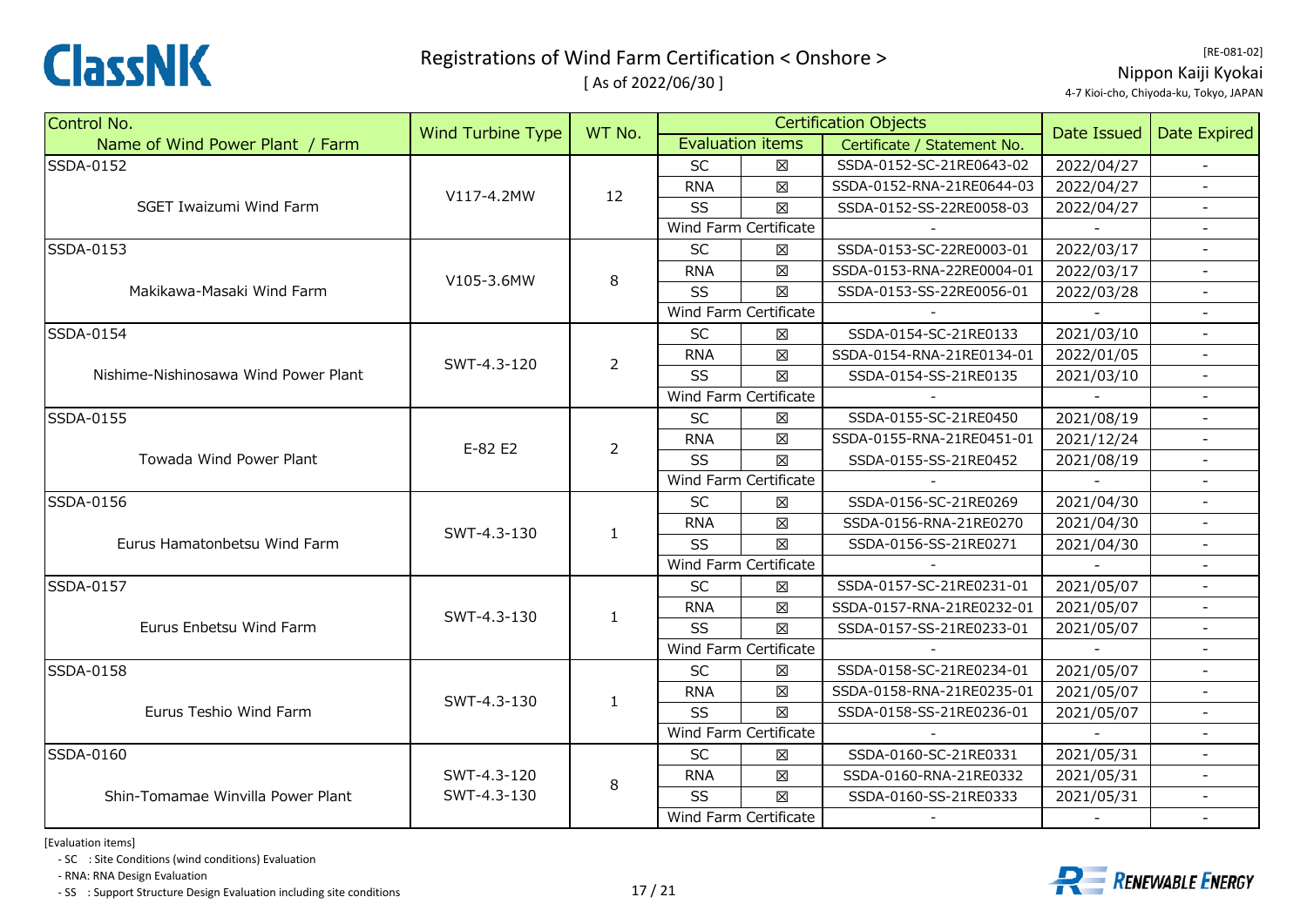

[ As of 2022/06/30 ]

[RE‐081‐02] Nippon Kaiji Kyokai 4‐7 Kioi‐cho, Chiyoda‐ku, Tokyo, JAPAN

| Control No.                                  | Wind Turbine Type | WT No.         |            |                         | <b>Certification Objects</b> | Date Issued | <b>Date Expired</b>      |
|----------------------------------------------|-------------------|----------------|------------|-------------------------|------------------------------|-------------|--------------------------|
| Name of Wind Power Plant / Farm              |                   |                |            | <b>Evaluation items</b> | Certificate / Statement No.  |             |                          |
| SSDA-0161                                    |                   |                | SC         | 区                       | SSDA-0161-SC-21RE0453-01     | 2021/09/13  |                          |
| Kawauchi Onitarouyama Wind Power Plant       | SWT-4.3-120       | 10             | <b>RNA</b> | $\boxtimes$             | SSDA-0161-RNA-21RE0454-01    | 2021/09/13  |                          |
|                                              |                   |                | SS         | $\boxtimes$             | SSDA-0161-SS-21RE0504-02     | 2022/02/21  |                          |
|                                              |                   |                |            | Wind Farm Certificate   |                              |             |                          |
| SSDA-0162                                    |                   |                | SC         | $\boxtimes$             | SSDA-0162-SC-21RE0416        | 2021/07/19  | $\blacksquare$           |
|                                              | GE3.2-103         | 4              | <b>RNA</b> | $\boxtimes$             | SSDA-0162-RNA-21RE0417       | 2021/07/19  |                          |
| Nakakyushu (Ohnitayama) Phase 2 Wind Farm    |                   |                | SS         | $\boxtimes$             | SSDA-0162-SS-21RE0425        | 2021/07/27  |                          |
|                                              |                   |                |            | Wind Farm Certificate   |                              |             |                          |
| SSDA-0163                                    |                   |                | <b>SC</b>  | ⊠                       | SSDA-0163-SC-22RE0077        | 2022/02/08  |                          |
|                                              | GE4.2-117         | 8              | <b>RNA</b> | $\boxtimes$             | SSDA-0163-RNA-22RE0078       | 2022/02/08  | $\blacksquare$           |
| Wind Farm Toyotomi                           |                   |                | SS         | $\boxtimes$             | SSDA-0163-SS-22RE0079        | 2022/02/08  | $\overline{a}$           |
|                                              |                   |                |            | Wind Farm Certificate   |                              |             |                          |
| SSDA-0165                                    |                   |                | <b>SC</b>  | $\boxtimes$             | SSDA-0165-SC-21RE0184-01     | 2021/04/02  |                          |
|                                              | E-82 E2           | $\mathbf{1}$   | <b>RNA</b> | $\boxtimes$             | SSDA-0165-RNA-21RE0185-01    | 2021/04/02  |                          |
| Inaniwa-Kogen Wind Power Plant               |                   |                | SS         | $\boxtimes$             | SSDA-0165-SS-21RE0186-01     | 2021/04/02  | $\overline{\phantom{a}}$ |
|                                              |                   |                |            | Wind Farm Certificate   |                              |             |                          |
| SSDA-0167                                    |                   | 5              | SC         | $\boxtimes$             | SSDA-0167-SC-22RE0190        | 2022/04/18  |                          |
|                                              | GE3.2-103         |                | <b>RNA</b> | $\boxtimes$             | SSDA-0167-RNA-22RE0191       | 2022/04/18  |                          |
| Katsurao Wind Farm                           |                   |                | SS         | $\boxtimes$             | SSDA-0167-SS-22RE0192        | 2022/04/18  |                          |
|                                              |                   |                |            | Wind Farm Certificate   |                              |             |                          |
| SSDA-0168                                    |                   |                | <b>SC</b>  | $\boxtimes$             | SSDA-0168-SC-21RE0336-01     | 2021/06/28  | $\equiv$                 |
| Suttsu Wind Power Plant No.5                 | E-82 E2           | 2              | <b>RNA</b> | $\boxtimes$             | SSDA-0168-RNA-21RE0337-01    | 2021/06/28  |                          |
| Suttsu Wind Power Plant No.6                 |                   |                | SS         | $\boxtimes$             | SSDA-0168-SS-21RE0377        | 2021/06/23  | $\overline{\phantom{a}}$ |
|                                              |                   |                |            | Wind Farm Certificate   |                              |             |                          |
| SSDA-0169                                    |                   |                | SC         | $\boxtimes$             | SSDA-0169-SC-22RE0044        | 2022/01/28  |                          |
|                                              | E-115 EP3 E3      | $\overline{2}$ | <b>RNA</b> | $\boxtimes$             | SSDA-0169-RNA-22RE0045-01    | 2022/02/28  | $\blacksquare$           |
| Rumoi Port (Sandomari Area) Wind Power Plant |                   |                | SS         | 区                       | SSDA-0169-SS-22RE0046-01     | 2022/02/28  |                          |
|                                              |                   |                |            | Wind Farm Certificate   |                              |             |                          |
| SSDA-0170                                    |                   |                | <b>SC</b>  | 区                       | SSDA-0170-SC-21RE0512        | 2021/09/21  |                          |
|                                              | SWT-4.3-130       |                | <b>RNA</b> | $\boxtimes$             | SSDA-0170-RNA-21RE0513       | 2021/09/21  |                          |
| New Saraki-Tomanai Wind Farm                 |                   | $\overline{4}$ | SS         | $\boxtimes$             | SSDA-0170-SS-21RE0599-01     | 2022/01/13  | $\overline{\phantom{a}}$ |
|                                              |                   |                |            | Wind Farm Certificate   |                              |             | $\overline{\phantom{a}}$ |

[Evaluation items]

‐ SC : Site Conditions (wind conditions) Evaluation

‐ RNA: RNA Design Evaluation

‐ SS : Support Structure Design Evaluation including site conditions 18 / 21



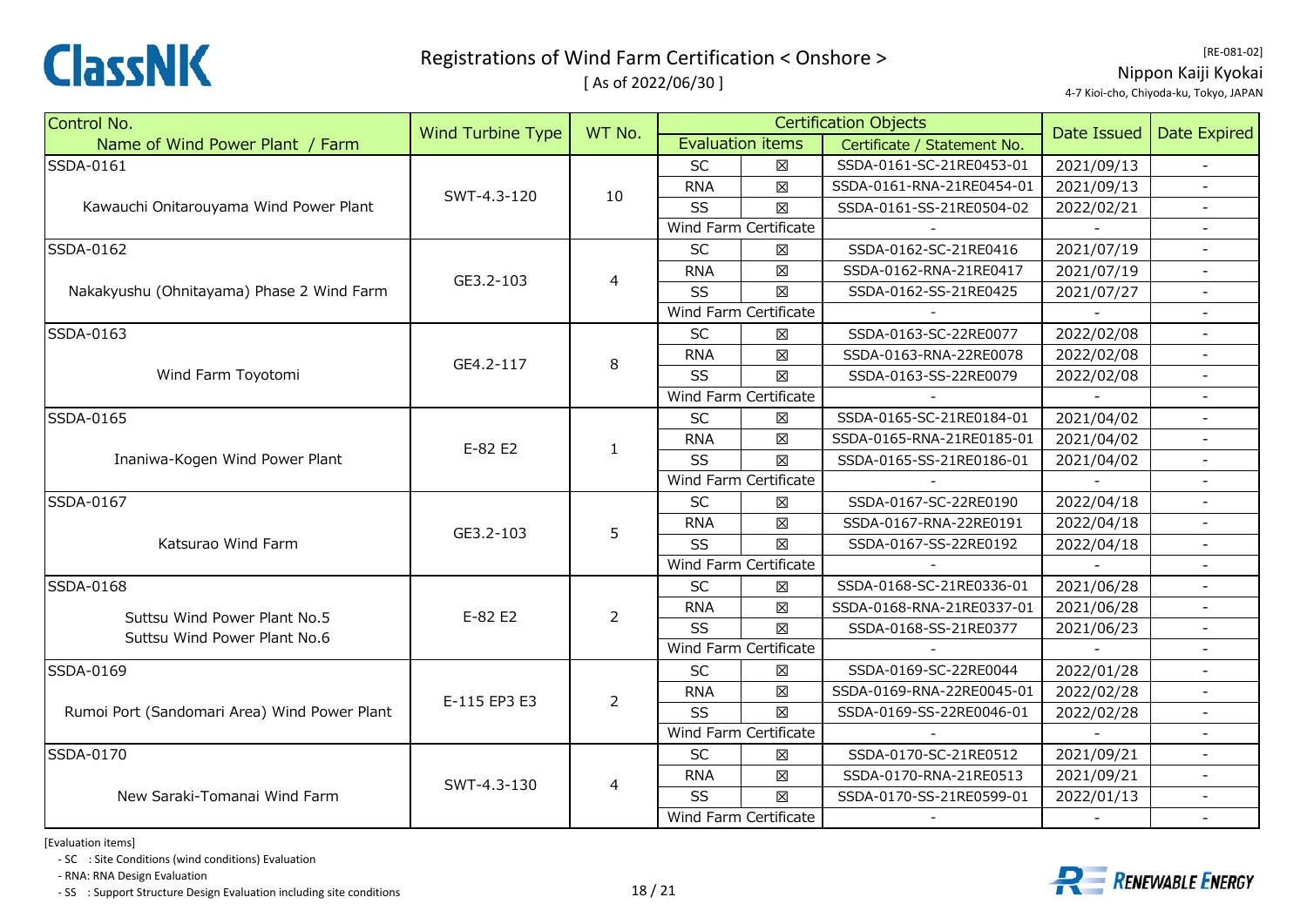

[ As of 2022/06/30 ]

[RE‐081‐02] Nippon Kaiji Kyokai 4‐7 Kioi‐cho, Chiyoda‐ku, Tokyo, JAPAN

| Control No.                                  | <b>Wind Turbine Type</b> | WT No.       |            | <b>Certification Objects</b> |                             |                                                                                                                                                                                                  | Date Expired             |
|----------------------------------------------|--------------------------|--------------|------------|------------------------------|-----------------------------|--------------------------------------------------------------------------------------------------------------------------------------------------------------------------------------------------|--------------------------|
| Name of Wind Power Plant / Farm              |                          |              |            | <b>Evaluation items</b>      | Certificate / Statement No. | Date Issued                                                                                                                                                                                      |                          |
| SSDA-0172                                    |                          |              | <b>SC</b>  | 区                            | SSDA-0172-SC-21RE0568       | 2021/10/25                                                                                                                                                                                       | $\blacksquare$           |
|                                              | SWT-4.3-120              | 6            | <b>RNA</b> | 図                            | SSDA-0172-RNA-21RE0569-01   | 2022/01/17                                                                                                                                                                                       |                          |
| Shin-Nikaho-Kohgen Wind Power Plant          |                          |              | SS         | 区                            | SSDA-0170-SS-22RE0010       | 2022/01/07                                                                                                                                                                                       |                          |
|                                              |                          |              |            | Wind Farm Certificate        |                             | 2021/11/24<br>2021/11/24<br>2021/11/24<br>2022/03/31<br>2022/03/31<br>2022/03/31<br>2022/04/08<br>2022/04/08<br>2022/04/08<br>2022/06/13<br>2022/06/13<br>2021/12/10<br>2022/01/17<br>2022/01/26 |                          |
| SSDA-0173                                    |                          |              | SC         | $\boxtimes$                  | SSDA-0173-SC-21RE0613       |                                                                                                                                                                                                  | $\equiv$                 |
|                                              | $E-92$                   | $\mathbf{1}$ | <b>RNA</b> | $\boxtimes$                  | SSDA-0173-RNA-21RE0614      |                                                                                                                                                                                                  | $\blacksquare$           |
| Rokkasho Combined Wind and Solar Power Plant |                          |              | SS         | $\boxtimes$                  | SSDA-0173-SS-21RE0615       |                                                                                                                                                                                                  |                          |
|                                              |                          |              |            | Wind Farm Certificate        |                             |                                                                                                                                                                                                  |                          |
| SSDA-0174                                    |                          |              | SC         | $\boxtimes$                  | SSDA-0174-SC-21RE0583-01    |                                                                                                                                                                                                  |                          |
|                                              | V117-4.2MW               | 13           | <b>RNA</b> | $\boxtimes$                  | SSDA-0174-RNA-21RE0584-01   |                                                                                                                                                                                                  |                          |
| Reihoku - Amakusa Wind Power Plant           |                          |              | SS         | $\boxtimes$                  | SSDA-0174-SS-21RE0585-03    |                                                                                                                                                                                                  | $\blacksquare$           |
|                                              |                          |              |            | Wind Farm Certificate        |                             |                                                                                                                                                                                                  |                          |
| SSDA-0175                                    |                          | 5            | SC         | 図                            | SSDA-0175-SC-22RE0179       |                                                                                                                                                                                                  |                          |
|                                              | GE4.2-117                |              | <b>RNA</b> | $\boxtimes$                  | SSDA-0175-RNA-22RE0180      |                                                                                                                                                                                                  |                          |
| Ishikari Hachinosawa Wind Power Plant        |                          |              | SS         | $\boxtimes$                  | SSDA-0175-SS-22RE0181       |                                                                                                                                                                                                  | $\blacksquare$           |
|                                              |                          |              |            | Wind Farm Certificate        |                             |                                                                                                                                                                                                  | $\overline{a}$           |
| SSDA-0176                                    |                          |              | <b>SC</b>  | 区                            | SSDA-0176-SC-22RE0256-01    |                                                                                                                                                                                                  |                          |
|                                              | SWT-3.4-108              | 10           | <b>RNA</b> | $\boxtimes$                  | SSDA-0176-SS-22RE0309       |                                                                                                                                                                                                  |                          |
| Minami-Ehime Wind Power Plant No.2           |                          |              | SS         | $\Box$                       |                             |                                                                                                                                                                                                  |                          |
|                                              |                          |              |            | Wind Farm Certificate        |                             |                                                                                                                                                                                                  |                          |
| SSDA-0177                                    |                          |              | <b>SC</b>  | $\boxtimes$                  | SSDA-0177-SC-21RE0647       |                                                                                                                                                                                                  | $\blacksquare$           |
|                                              | SWT-4.3-120              | 2            | <b>RNA</b> | $\boxtimes$                  | SSDA-0177-RNA-21RE0648-01   |                                                                                                                                                                                                  |                          |
| JRE Oita Beppuwan Wind Power Plant           |                          |              | SS         | 区                            | SSDA-0177-SS-22RE0040       |                                                                                                                                                                                                  |                          |
|                                              |                          |              |            | Wind Farm Certificate        |                             |                                                                                                                                                                                                  |                          |
| SSDA-0178                                    |                          |              | <b>SC</b>  | $\boxtimes$                  | SSDA-0178-SC-22RE0126-01    | 2022/04/22                                                                                                                                                                                       |                          |
|                                              | SWT-4.3-120              | 16           | <b>RNA</b> | $\boxtimes$                  | SSDA-0178-RNA-22RE0127-01   | 2022/04/22                                                                                                                                                                                       | $\overline{\phantom{a}}$ |
| Kagurasan Wind Power Plant                   |                          |              | SS         | $\boxtimes$                  | SSDA-0178-SS-22RE0208       | 2022/04/22                                                                                                                                                                                       |                          |
|                                              |                          |              |            | Wind Farm Certificate        |                             |                                                                                                                                                                                                  |                          |
| SSDA-0179                                    |                          |              | <b>SC</b>  | $\boxtimes$                  | SSDA-0179-SC-22RE0227       | 2022/04/28                                                                                                                                                                                       |                          |
|                                              | V105-3.6MW               | 11           | <b>RNA</b> | $\Box$                       |                             |                                                                                                                                                                                                  |                          |
| Sanmori-touge Wind Farm                      |                          |              | SS         | $\Box$                       |                             |                                                                                                                                                                                                  | $\overline{\phantom{a}}$ |
|                                              |                          |              |            | Wind Farm Certificate        |                             |                                                                                                                                                                                                  |                          |

[Evaluation items]

‐ SC : Site Conditions (wind conditions) Evaluation

‐ RNA: RNA Design Evaluation

‐ SS : Support Structure Design Evaluation including site conditions 19 / 21



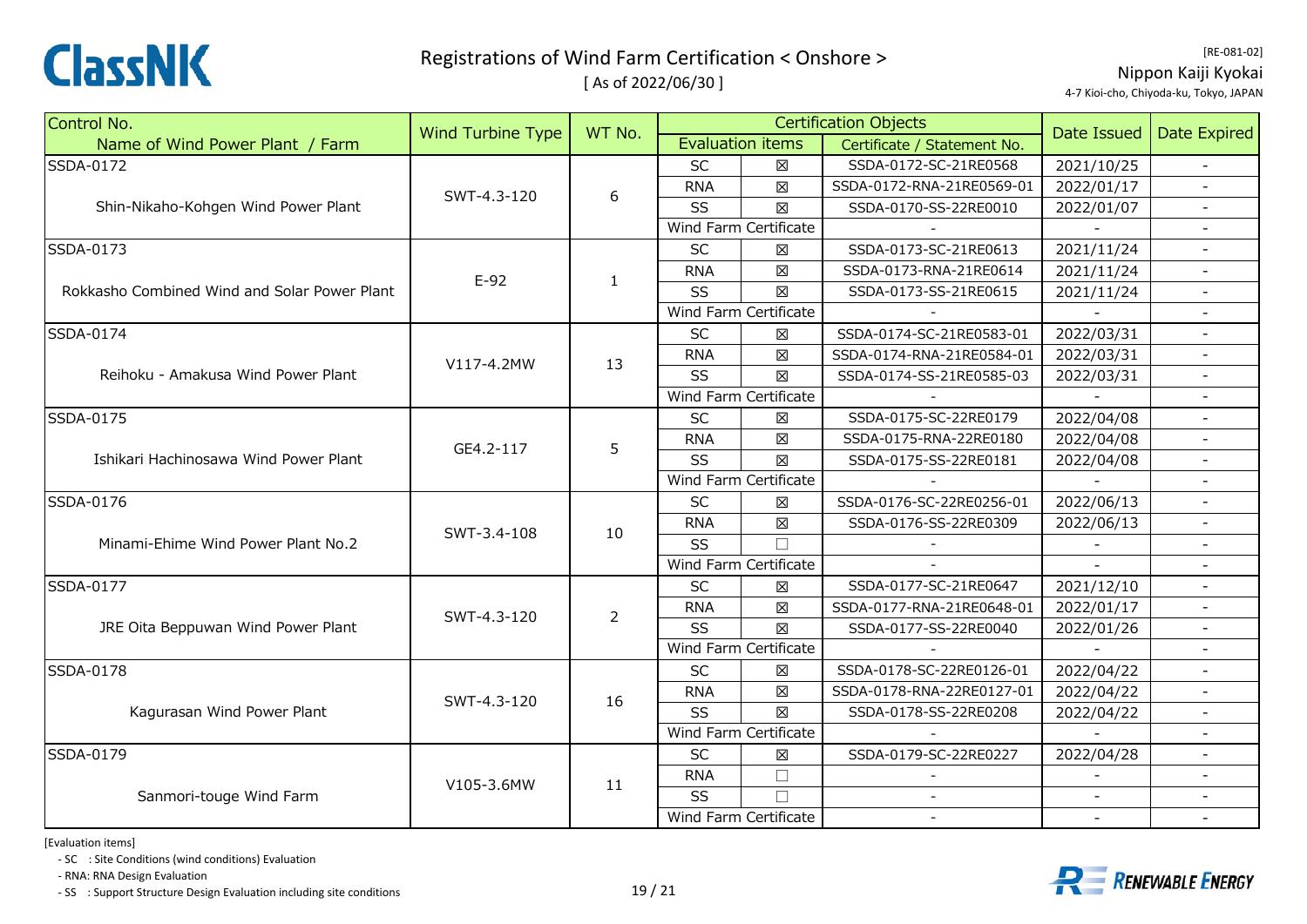

[ As of 2022/06/30 ]

[RE‐081‐02] Nippon Kaiji Kyokai 4‐7 Kioi‐cho, Chiyoda‐ku, Tokyo, JAPAN

| Control No.                                 | <b>Wind Turbine Type</b> | WT No.         |            |                         | <b>Certification Objects</b> | Date Issued              | Date Expired             |
|---------------------------------------------|--------------------------|----------------|------------|-------------------------|------------------------------|--------------------------|--------------------------|
| Name of Wind Power Plant / Farm             |                          |                |            | <b>Evaluation items</b> | Certificate / Statement No.  |                          |                          |
| SSDA-0180                                   |                          |                | <b>SC</b>  | X                       | SSDA-0180-SC-22RE0089        | 2022/02/14               | $\sim$                   |
|                                             | SWT-4.3-120              | $\overline{2}$ | <b>RNA</b> | $\boxtimes$             | SSDA-0180-RNA-22RE0090       | 2022/02/14               |                          |
| JRE Hirado Ikitsuki Wind Farm               |                          |                | SS         | $\boxtimes$             | SSDA-0180-SS-22RE0203        | 2022/04/21               |                          |
|                                             |                          |                |            | Wind Farm Certificate   |                              |                          |                          |
| SSDA-0182                                   |                          |                | <b>SC</b>  | $\boxtimes$             | SSDA-0182-SC-22RE0153        | 2022/03/24               | $\blacksquare$           |
|                                             | E-115 EP3 E3             | 6              | <b>RNA</b> | $\boxtimes$             | SSDA-0182-RNA-22RE0154       | 2022/03/24               | $\omega$                 |
| Shichikasyuku-Chourou Wind Power Plant      |                          |                | SS         | $\boxtimes$             | SSDA-0182-SS-22RE0155        | 2022/03/24               |                          |
|                                             |                          |                |            | Wind Farm Certificate   |                              |                          |                          |
| SSDA-0184                                   |                          |                | <b>SC</b>  | ⊠                       | SSDA-0184-SC-22RE0247        | 2022/04/28               | $\blacksquare$           |
|                                             | SWT-4.3-120              | 8              | <b>RNA</b> | $\boxtimes$             | SSDA-0184-RNA-22RE0248       | 2022/04/28               |                          |
| New Mutsuogawara Wind Farm                  |                          |                | SS         |                         |                              |                          |                          |
|                                             |                          |                |            | Wind Farm Certificate   |                              |                          |                          |
| SSDA-0187                                   | E-115 EP3 E3             |                | <b>SC</b>  | X                       | SSDA-0187-SC-22RE0064        | 2022/02/04               | $\blacksquare$           |
|                                             |                          | $\mathbf{1}$   | <b>RNA</b> | $\boxtimes$             | SSDA-0187-RNA-22RE0065       | 2022/02/04               |                          |
| NDC Muroran Wind Power Plant                |                          |                | SS         | $\boxtimes$             | SSDA-0187-SS-22RE0066        | 2022/02/04               | $\overline{\phantom{a}}$ |
|                                             |                          |                |            | Wind Farm Certificate   |                              |                          | $\blacksquare$           |
| <b>SSDA-0188</b>                            |                          |                | <b>SC</b>  | $\boxtimes$             | SSDA-0188-SC-22RE0250        | 2022/04/28               | $\overline{a}$           |
|                                             | E-115 EP3 E3             | 25             | <b>RNA</b> | $\boxtimes$             | SSDA-0188-RNA-22RE0251       | 2022/04/28               | $\overline{\phantom{a}}$ |
| Noshiro-Yamamoto Wide-area Wind Power Plant |                          |                | SS         |                         |                              |                          |                          |
|                                             |                          |                |            | Wind Farm Certificate   |                              |                          |                          |
| SSDA-0189                                   |                          |                | <b>SC</b>  | $\boxtimes$             | SSDA-0189-SC-22RE0134        | 2022/03/10               | $\equiv$                 |
|                                             | V117-4.2MW               | 5              | <b>RNA</b> | $\boxtimes$             | SSDA-0189-RNA-22RE0135       | 2022/03/10               |                          |
| Otonrui Wind Power Plant                    |                          |                | SS         | $\Box$                  |                              |                          |                          |
|                                             |                          |                |            | Wind Farm Certificate   |                              |                          |                          |
| SSDA-0190                                   |                          |                | <b>SC</b>  | X                       | SSDA-0190-SC-22RE0214        | 2022/04/26               | $\overline{\phantom{a}}$ |
|                                             | E-70 E4                  | $\mathbf{1}$   | <b>RNA</b> | $\Box$                  |                              |                          | $\blacksquare$           |
| Yasuhara Town Wind Power Plant              |                          |                | SS         | $\boxtimes$             | SSDA-0190-SS-22RE0321        | 2022/06/23               | $\blacksquare$           |
|                                             |                          |                |            | Wind Farm Certificate   |                              |                          |                          |
| SSDA-0191                                   |                          |                | <b>SC</b>  | $\boxtimes$             | SSDA-0191-SC-22RE0226        | 2022/04/28               |                          |
|                                             | V117-4.2MW               | 18             | <b>RNA</b> | $\Box$                  |                              |                          |                          |
| Ootakayama Wind Power Plant                 |                          |                | SS         | $\Box$                  |                              | $\overline{\phantom{a}}$ | $\overline{\phantom{a}}$ |
|                                             |                          |                |            | Wind Farm Certificate   | $\sim$                       |                          | $\blacksquare$           |

[Evaluation items]

‐ SC : Site Conditions (wind conditions) Evaluation

‐ RNA: RNA Design Evaluation

‐ SS : Support Structure Design Evaluation including site conditions 20 / 21